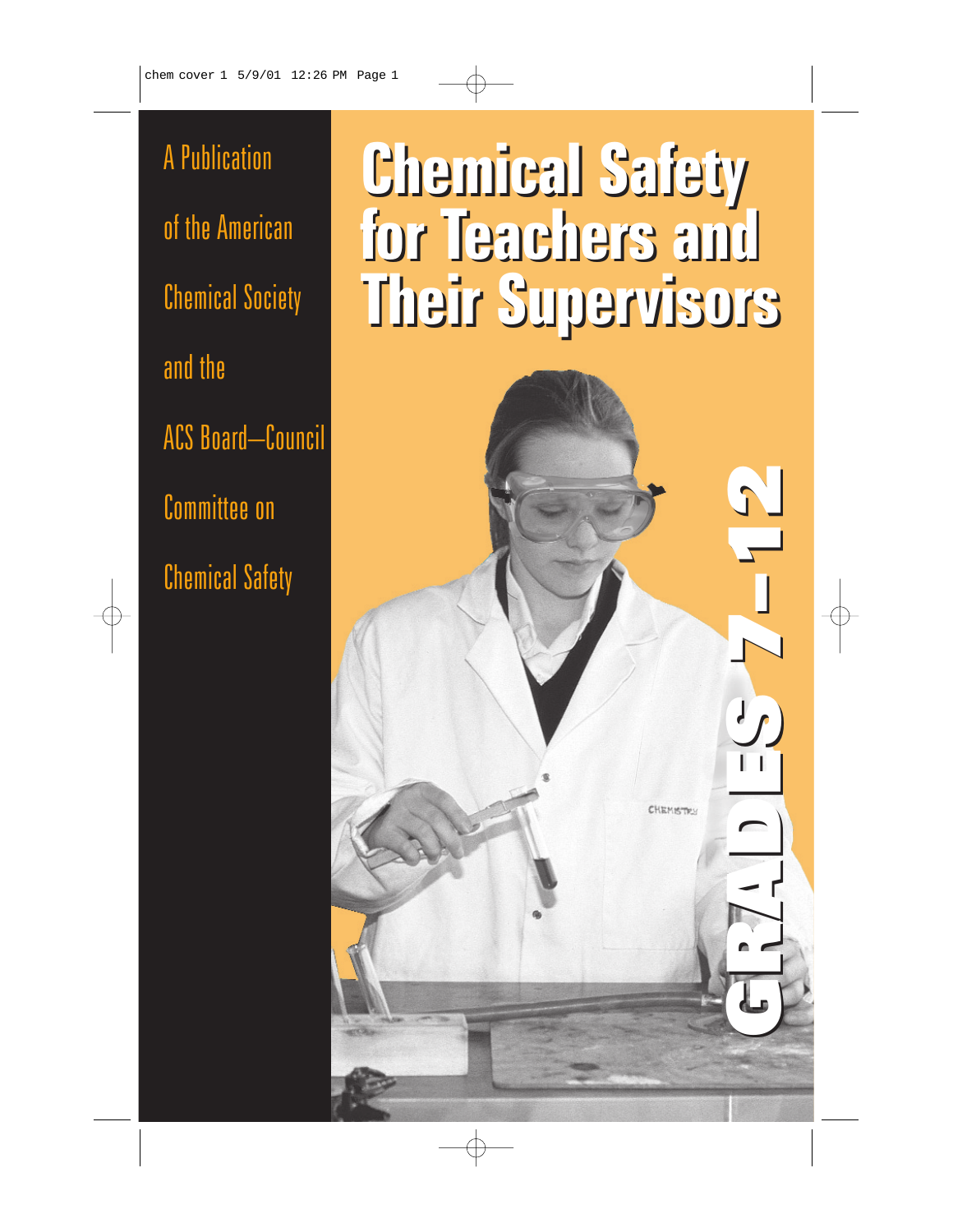### **EMERGENCY PHONE NUMBERS**

*Fill in missing numbers.*

| Fire department    |      |                                               |
|--------------------|------|-----------------------------------------------|
| Ambulance          |      |                                               |
| Physician or nurse |      | <u> 1980 - Andrea Andrew Maria (h. 1980).</u> |
| Police             |      |                                               |
|                    |      | Poison control center                         |
| Security office    |      |                                               |
| Supervisor work    |      |                                               |
|                    | home |                                               |

American Chemical Society Health and Safety Referral Service 800-227-5558, 8 a.m.–5 p.m. ET, Monday–Friday (not an emergency service)

Chemical Transportation Emergency Center (CHEM TREC) 800-424-9300, 24-hour, 7-day emergency service 703-741-5501 (normal working hours, nonemergency)

On request, teachers may receive complimentary single copies of this publication; multiple copies are available for a nominal fee. For more information or to order, call 800-227-5558, send e-mail to oss@acs.org, or write to the Office of Society Services, American Chemical Society, 1155 16th Street, NW, Washington, DC 20036. This publication can be viewed and downloaded at www.acs.org; click on "Committees" and then on "Chemical Safety Committee".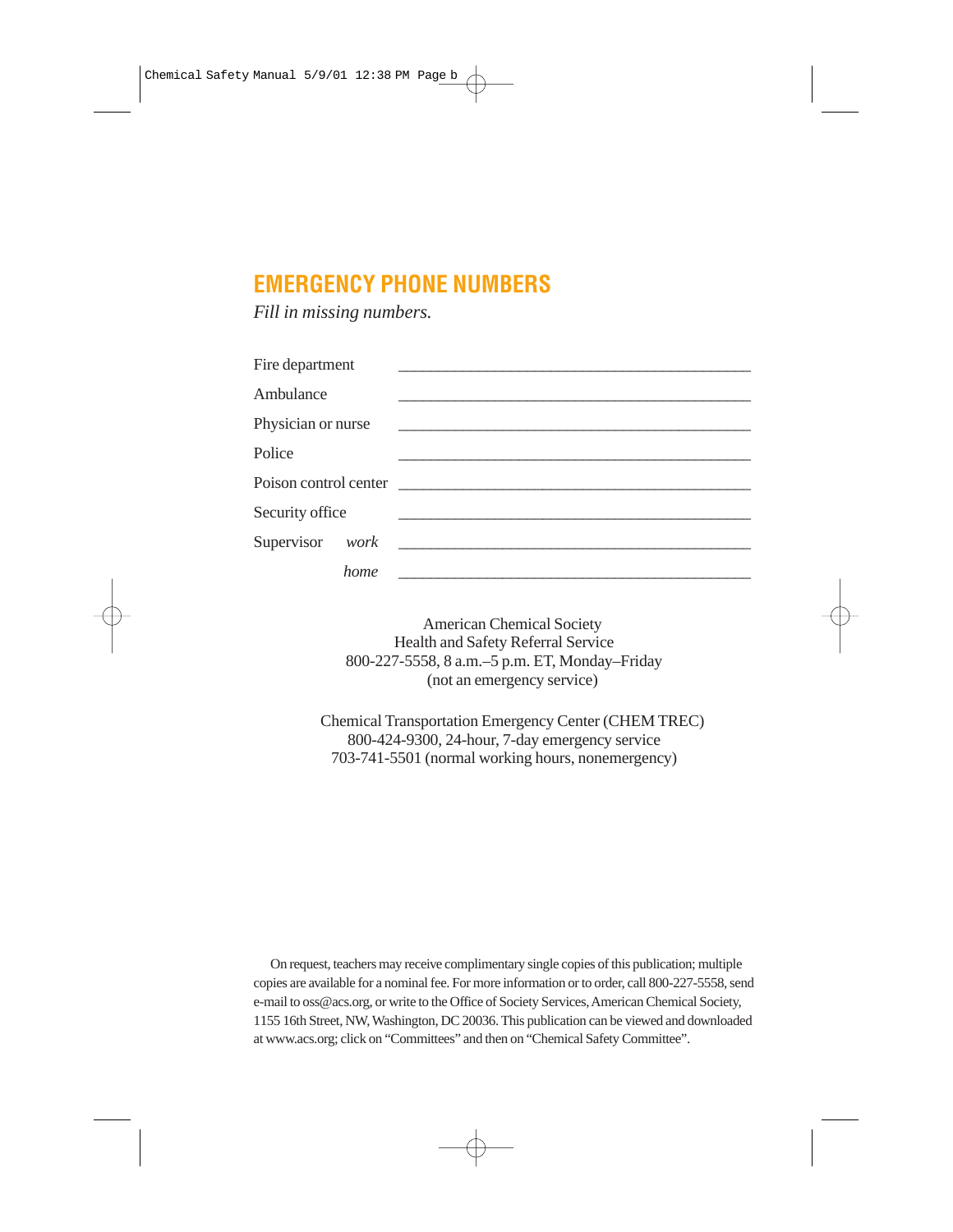# **Chemical Safety for Teachers and Their Supervisors Grades 7–12**



**A Publication of the American Chemical Society Board–Council Committee on Chemical Safety**

> Copyright © 2001 Washington, DC All rights reserved.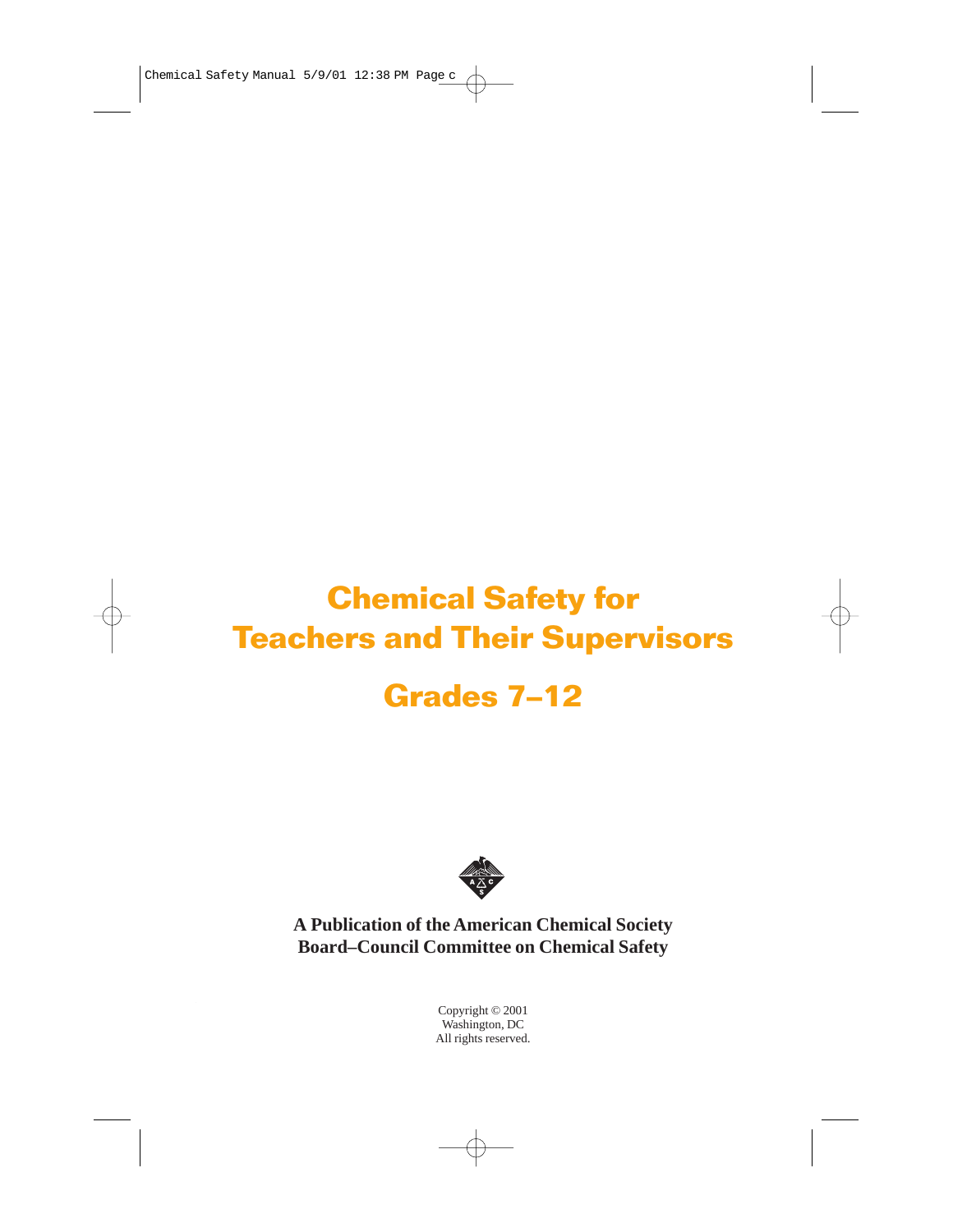## **Preface**

ducators in grades 7–12 often have the privilege of introducing students<br>the chemical laboratory. Chemistry and chemicals have a central place is<br>science, and safe chemical practices are the most basic and fundamental<br>part ducators in grades 7–12 often have the privilege of introducing students to the chemical laboratory. Chemistry and chemicals have a central place in parts of any lesson. Having acquired good chemical safety habits early, students are better prepared when they move on to more advanced courses.

The ACS Committee on Chemical Safety is pleased to present this manual of guidelines and thanks the author, Dr. Jay Young. Dr. Young's experience and wisdom are appreciated by the Committee and are evident throughout the manual.

In addition to being available in print, this manual is available on the ACS Web site (www.acs.org) under the Committee on Chemical Safety. The Committee welcomes all comments. Please direct them to the Committee on Chemical Safety, American Chemical Society, 1155 Sixteenth Street, NW, Washington, DC 20036.

> Henry C. Ramsey Chair, ACS Committee on Chemical Safety 1998–2000

## **Disclaimer**

his booklet contains information and guidelines that are believed to be reliable regarding the safe use and handling of chemicals in laboratories and student classrooms. The American Chemical Society (ACS), however, does n his booklet contains information and guidelines that are believed to be reliable regarding the safe use and handling of chemicals in laboratories and student classrooms. The American Chemical Society (ACS), howevmum safety or legal standards or to address all of the compliance requirements, risks, or safety problems associated with the handling of hazardous chemicals, their use, or the methods prescribed for using them in laboratories or classrooms. This booklet is intended to serve only as a beginning point for information and should not be construed as containing all the necessary compliance, safety, or warning information, nor should it be construed as representing the policy of ACS.

No warranty, guarantee, or representation is made by ACS as to the accuracy or sufficiency of the information and guidelines contained herein, and ACS assumes no liability or responsibility in connection therewith. It is the responsibility of the users of this booklet to consult and comply with pertinent local, state, and federal laws, regulations, and standards with respect to the handling of chemicals. Users of this booklet should consult with the school's legal counsel or other professional advisers about the applicable laws, safety issues, and compliance issues for storing chemicals and the methods for using the chemicals in school classrooms and laboratories.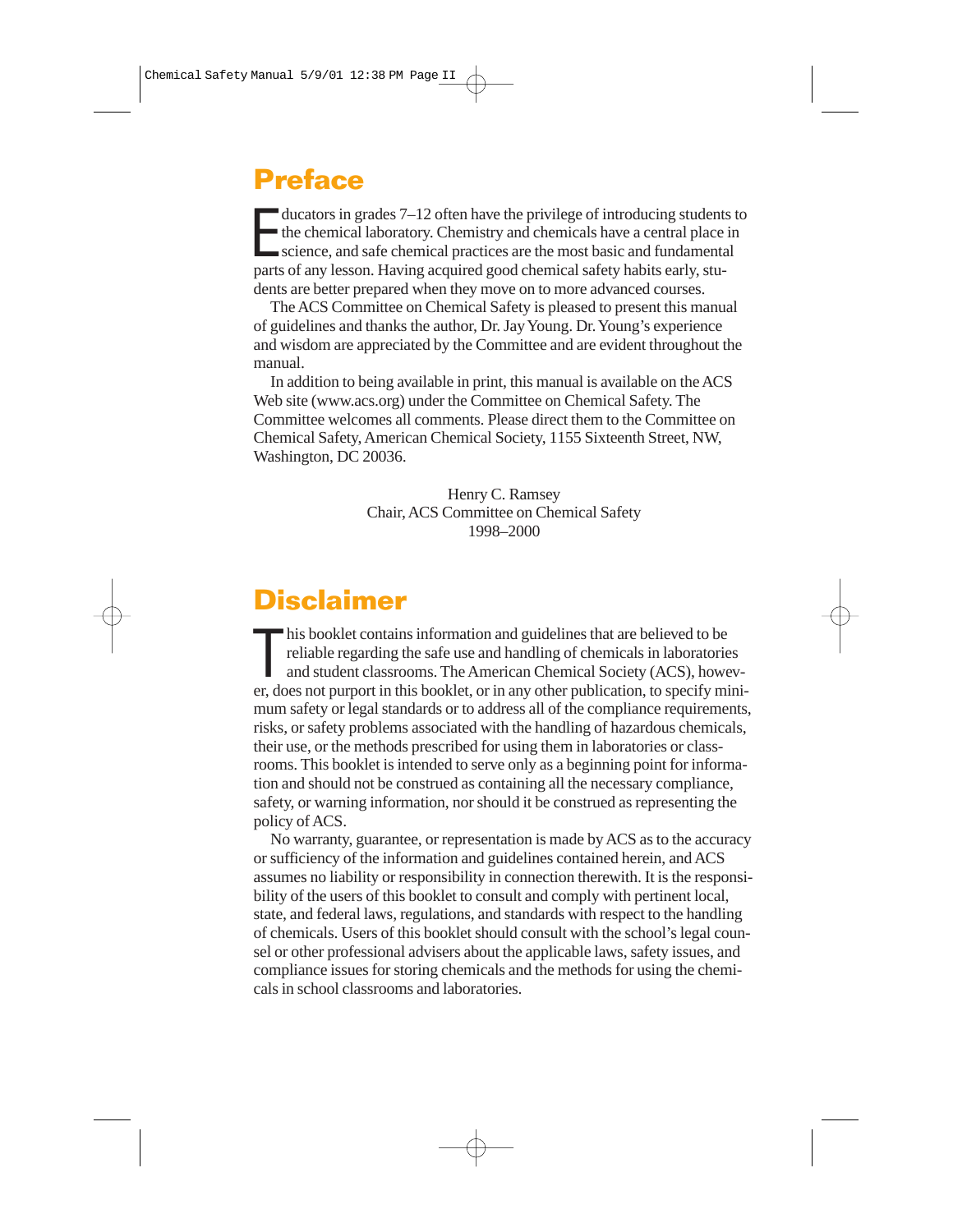# **TABLE OF CONTENTS**

| <b>To School System Supervisors:</b><br>How To Use This Handbook 3       |  |  |  |  |
|--------------------------------------------------------------------------|--|--|--|--|
| 1. Safety in the Use and Handling<br>of Hazardous Chemicals 4            |  |  |  |  |
| Labels and Material Safety Data Sheets 4                                 |  |  |  |  |
|                                                                          |  |  |  |  |
|                                                                          |  |  |  |  |
|                                                                          |  |  |  |  |
|                                                                          |  |  |  |  |
|                                                                          |  |  |  |  |
|                                                                          |  |  |  |  |
|                                                                          |  |  |  |  |
| 2. Teaching Safety to Our Students and<br>Other Safety Considerations 13 |  |  |  |  |
| <b>3. Preparing Your Own Safety</b>                                      |  |  |  |  |
|                                                                          |  |  |  |  |
|                                                                          |  |  |  |  |
|                                                                          |  |  |  |  |
| Purchase, Use, and Disposal of Chemicals 19                              |  |  |  |  |
|                                                                          |  |  |  |  |
|                                                                          |  |  |  |  |
|                                                                          |  |  |  |  |
|                                                                          |  |  |  |  |
|                                                                          |  |  |  |  |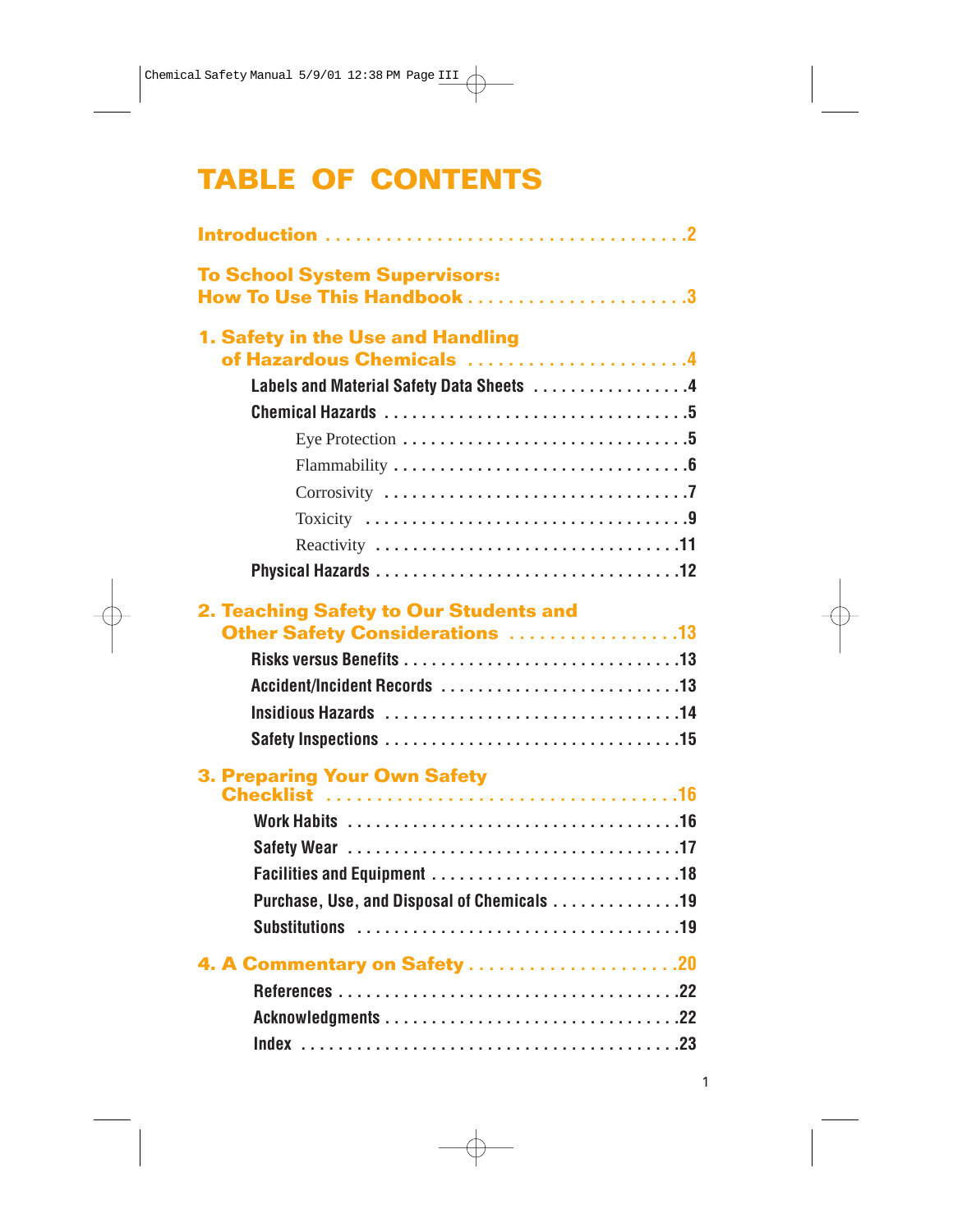## **Introduction**

All chemicals are hazardous, but they all can be used safely if we know<br>how to control their hazardous characteristics while we use them. The<br>suppliers of chemicals used in our schools are aware of and fulfill their<br>respon how to control their hazardous characteristics while we use them. The responsibilities to inform their customers of the hazardous characteristics of the chemicals they provide.

Suppliers provide this information both by labels on the containers and by Material Safety Data Sheets (MSDSs) (provided separately). According to the U.S. Occupational Safety and Health Administration (OSHA) and, in some cases, corresponding state regulations,<sup>1</sup> it is the employer's responsibility to ensure that this important precautionary information is conveyed to teachers. Typically, a supervisor informs teachers on behalf of the principal.

The teachers inform their students what to do and what to avoid when they prepare and perform experiments that involve chemicals and when they clean up afterward.

Everyone is responsible: students, teachers, supervisors, and higher administrators. All must work together to ensure that teachers and students use and handle chemicals with appropriate care and precaution. It is the intent of this handbook to assist all those responsible, particularly supervisors and teachers, in fulfilling these responsibilities.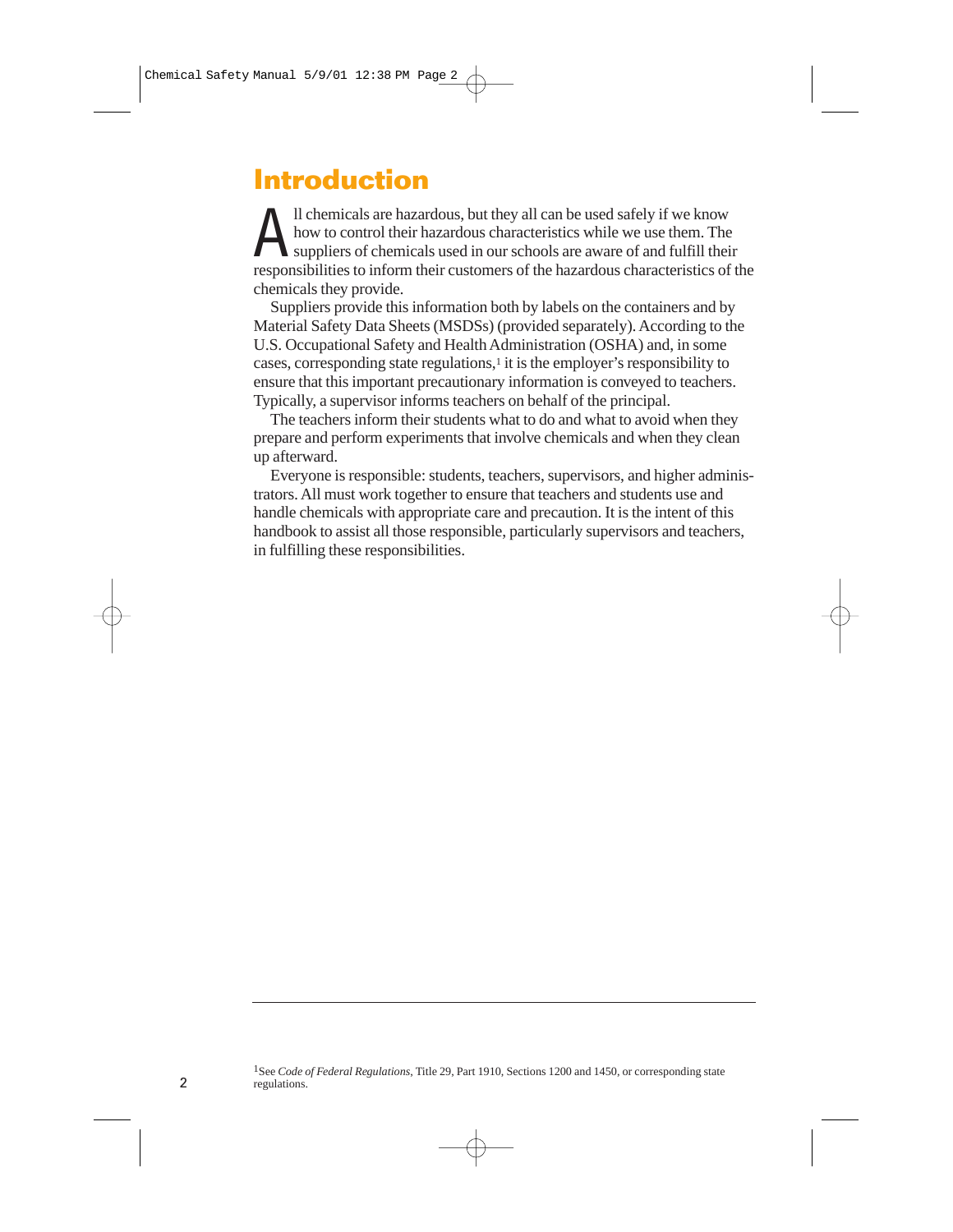# **To School System Supervisors: How To Use This Handbook**

 $\prod_{\kappa_1}$ he theme of this handbook is prevention of accidents. Preventing accidents with chemicals involves two requirements: Knowledge and the Habit of Safety.

Knowledge entails in turn understanding the particular hazardous characteristics of a chemical that will be used. Is it flammable? Is it toxic? Knowledge also means knowing what to do and what to avoid when a chemical is flammable or corrosive. Moreover, knowledge includes knowing what to do in case no precautions or inadequate precautions were taken and an accident occurs. For example, how to use a fire extinguisher or what to do if a corrosive chemical is splashed on the skin. To gain this necessary information before using these chemicals, ask the chemical hygiene officer for your school system2 and other local resource persons for their help, read the labels, study the MSDSs; use all these sources for necessary information.

It is the responsibility of supervisors or their representatives to ensure that teachers have the necessary knowledge, and teachers have the same responsibility to their students. Supervisors and teachers should use behavioral objectives when imparting the requisite knowledge and when evaluating the results of such instruction.

Unfortunately, behavioral objectives are not well suited for the evaluation of the habit of safety. Clearly, it is *not enough* for a teacher or student to know, for example, that only a very small quantity of a chemical with hazardous reactive characteristics should be used in an experiment. It is also necessary that they in fact apply that restriction in their use of reactive chemicals because they have the habit of doing their work in a safe manner. See Part 4 for further comments on this topic.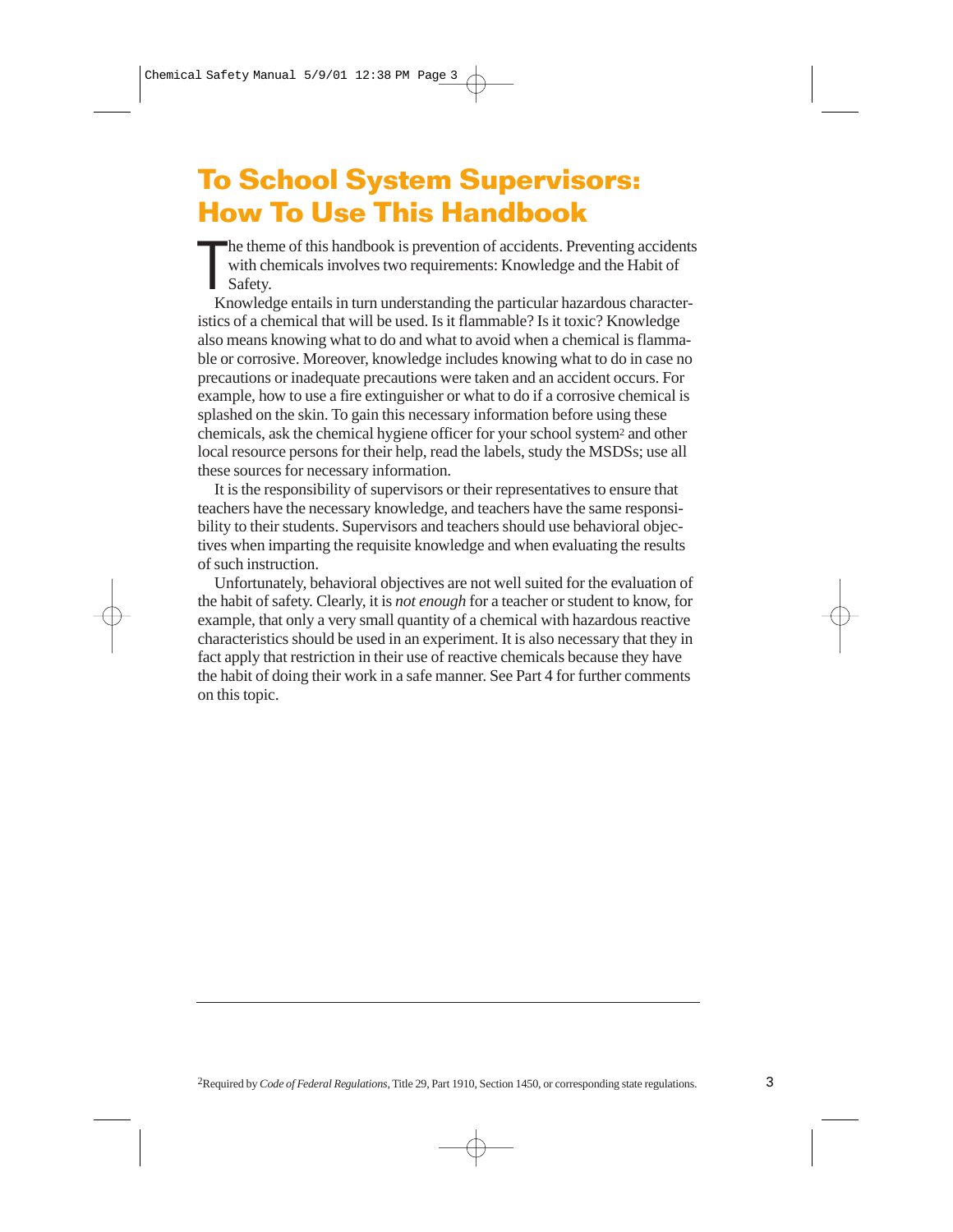### **Safety in the Use and Handling of Hazardous Chemicals 1**

In this part, we will consider the hazards, precains<br>tions, and emergency procedures pertinent to<br>the safe use and handling of chemicals. There<br>are two categories to bear in mind: chemical has n this part, we will consider the hazards, precautions, and emergency procedures pertinent to are two categories to bear in mind: chemical hazards and physical hazards. But first, we need to briefly discuss labels and MSDSs.



#### **Labels and Material Safety Data Sheets**

Precautionary labels for chemicals typically present information in four parts, usually in the order described here.

First is a Signal Word: "Danger", "Warning", or "Caution". Only one of the three should be used on a label. "Danger" is the strongest of the three and is used when the contents present a potential for serious foreseeable harm. "Caution" is restricted to chemicals that are foreseeably the least potentially harmful. "Warning" is for chemicals intermediate in their potential to cause foreseeable harm.

One or more Statements of Hazard follow the Signal Word. These are succinct descriptions of the major foreseeable way or ways in which the chemical could cause harm. Examples include "Flammable", "Harmful if Inhaled", "Causes Severe Burns", "Poison" (with or without a skull and crossbones graphic), and "May Cause Irritation". Chemicals that exhibit two or more hazards are labeled with a corresponding number of Statements of Hazard.

Next on the label are one or more Precautionary Measures, as appropriate. These are brief descriptions of actions to be undertaken or avoided and which, if heeded, will prevent the corresponding hazard(s) that are described by the Statements of Hazard from causing harm. Examples include "Keep Away from Heat, Sparks, and Flame", "Use with Adequate Ventilation", "Do Not Get in Eyes", and "Avoid Breathing Dust".

Usually, but not always, First Aid or other information will appear on a label below, or off to the side of, the Precautionary Measures. Typical First Aid information includes instructions such as how to induce vomiting or to *not* induce vomiting, if that is the case. Advice to wash off the skin or flush the eyes if the victim has been exposed to a corrosive chemical, how to extinguish a fire involving a chemical, and what to do if an excessive amount has been inhaled are also included.

Typically, MSDSs contain similar information, but in more detail, and frequently in a different order from that used for labels. Usually, MSDSs are not written for the layperson; they require interpretation by persons familiar with the technical terms used. Often, an over-emphasis is placed on the toxic characteristics of the subject chemical. There may also be vague or insufficient information regarding other hazards that the subject chemical presents. MSDSs vary widely in quality and reliability. Generally speaking, MSDSs from well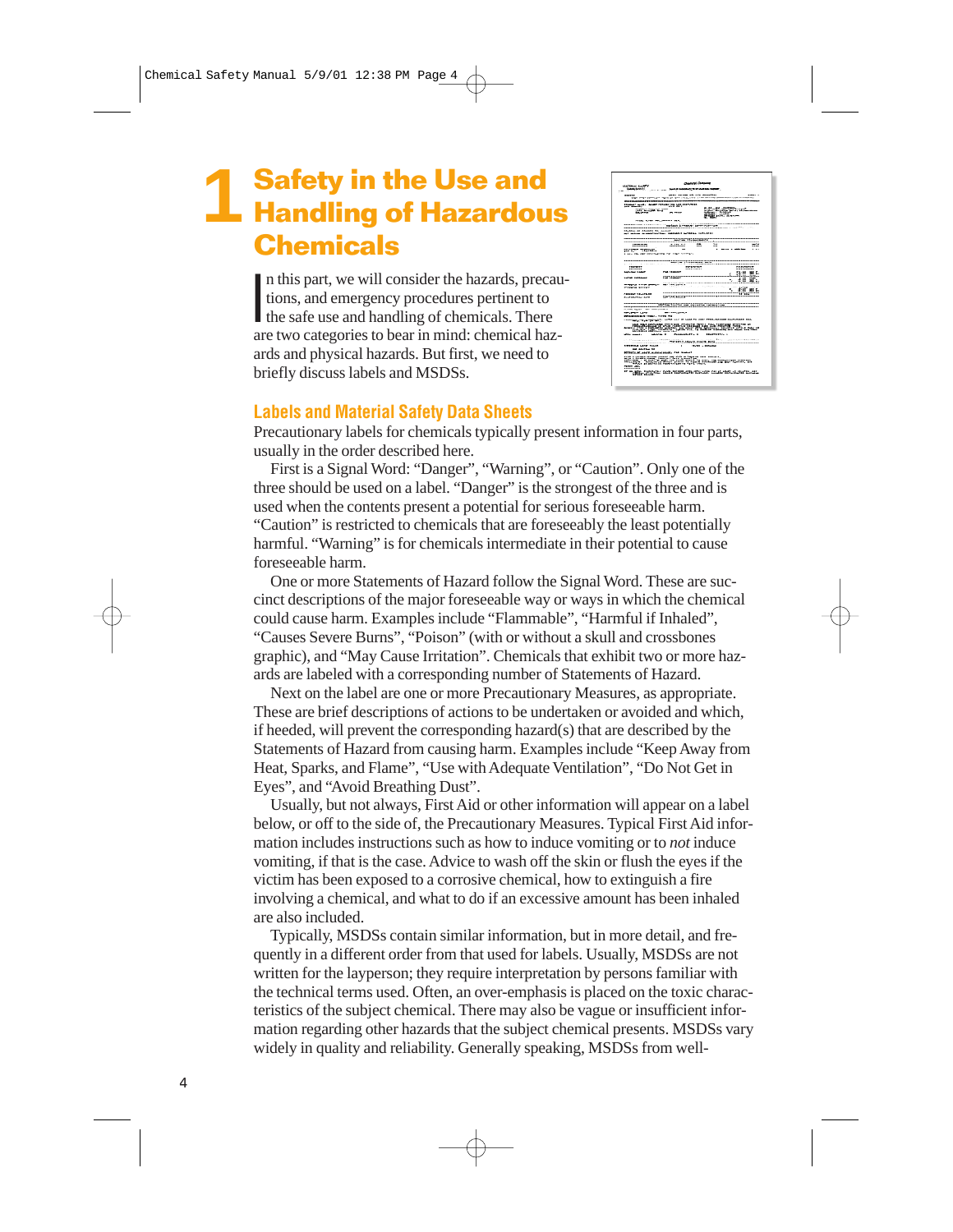known, established suppliers of laboratory chemicals are likely to be better and more reliable than MSDSs from other sources. Often, a comparison of MSDSs for the same chemical from a variety of suppliers will suggest a source of MSDSs that is likely to be the most authoritative. Chemists and others who have an interest in the local school community can be resource persons to help supervisors and teachers understand the language and evaluate the content of an MSDS. The use of these resource persons is strongly encouraged.



#### **Chemical Hazards**

The hazards presented by any chemical depend upon the properties of that chemical. Each chemical is different from all others because it has properties that are different. So, it follows that each chemical presents different hazards. But to use a chemical properly, first we must know the hazards of that chemical; second, we must know and apply the appropriate precautionary measures that will reduce the probability of harm from those hazards; and third, we must know and be prepared

to carry out the necessary emergency measures (should our precautions fail) that will minimize the harm, just in case.

It would seem that these requirements are formidable. How can I know that much about each of the many chemicals my students and I will use in the lab to say nothing of teaching all this to the students?

Fortunately, there is a practical answer: classification. Chemicals present only four classes of chemical hazards:

- Flammability
- Corrosivity
- Toxicity
- Reactivity

The following sections describe each of these hazards separately. Keep in mind that any single chemical may simultaneously present more than one hazard. A few chemicals also possess physical hazards, which are discussed later. But before attending to these hazards, there is one all-important precautionary measure that requires firstplace mention in any discussion of chemical hazards: eye protection.

#### *Eye Protection*

Always, when hazardous chemicals are used or handled, when glassware is used or handled, when flames are involved, all persons present, whether or not they are doing the handling or using, must wear eye protection.

Ordinary spectacles do not provide protection from chemical splashes; even spectacles with so-called hardened lenses do not provide this kind of protection. Similarly, contact lenses alone are not considered to offer sufficient protection when used without safety goggles. *Only safety goggles* (also known as chemical splash goggles) as described below and marked with the code "Z87"

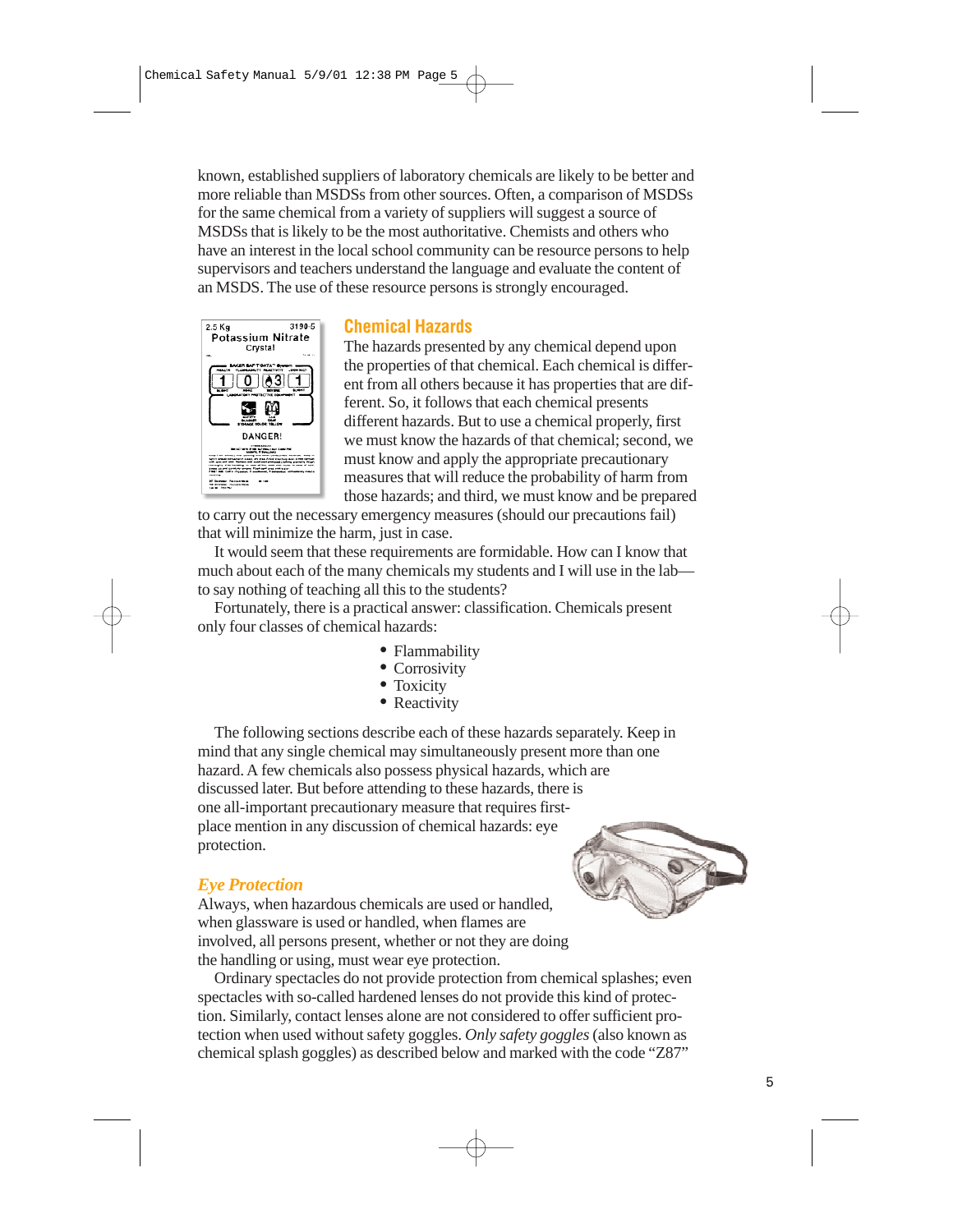provide the kind of protection that is needed. The Z87 code refers to a voluntary standard promulgated by the American National Standards Institute called ANSI Z87. This standard describes several different kinds of eye and face protection, all of which can be purchased from suppliers and bear the Z87 code marking.

For example, a type of eye protection that is often and incorrectly worn as protection in a chemical environment is the type usually called "safety glasses". These are similar in appearance to ordinary spectacles and could be used in a chemical environment only if it were certain that the only hazard would be from flying fragments, not splashing liquids. In the ANSI standard, these are classified as types A, B, C, and D; the latter three have side-shields that offer partial protection against flying fragments approaching from the side. Type A only protects against a direct frontal flying fragment. None of the four, not A, B, C, or D, offer sufficient protection against splashes of liquids. All four, however, if they conform to the ANSI standard, are marked Z87.

There are two types of "safety goggles", types G and H, with no ventilation and with indirect ventilation, respectively. Only these two types are suitable for eye protection where chemicals are used and handled. Both types G and H are equipped with flexible edging so that they fit against the skin and thus protect from both flying fragments and flying splashes of liquid from all directions. Make sure that the type G or H safety goggles you and your students use are marked "Z87".

#### *Flammability*

The first chemical hazard to be discussed is flammability. Although one chemical may indeed be more flammable, say, than another,<sup>3</sup> the precautions and emergency treatment depend principally upon flammability itself, not the degree of flammability.

A flammable chemical (obviously) will burn. Other terms that convey the same hazard potential information include "extremely flammable" and "com-



bustible". Keep in mind that the vapors of flammables, if ignited when mixed with air in suitable proportions (ranging from 1% to more than 50% [by volume] in some cases) can explode. Flammable solids sublime; hence, their vapors are just as hazardous as the vapors from a flammable liquid. For example, glacial acetic acid (solid or liquid, depending on the temperature) is a flammable chemical as defined here. Keep in mind also that the vapors of most flammables are denser than air and can travel 10, 20, or 30 feet, or even further. The traveling vapors mix with air as they move. Consequently, a source of ignition can be several tens of feet away from the flammable liquid and still cause a fire or explosion by igniting the vapor trail that has traveled from the flammable liquid to the ignition source.

<sup>&</sup>lt;sup>3</sup>The degree of flammability of liquids or solids is numerically expressed by "flash point" (also, and more accurately, called "lower flash point"). The smaller the flash point number (expressed in degrees Fahrenheit or Celsius) the greater the degree of flammability. For example, the flash point of unleaded 87 octane gasoline is  $-40$  °F, compared with the less flammable kerosene, which has a flash point of  $+63$  °F.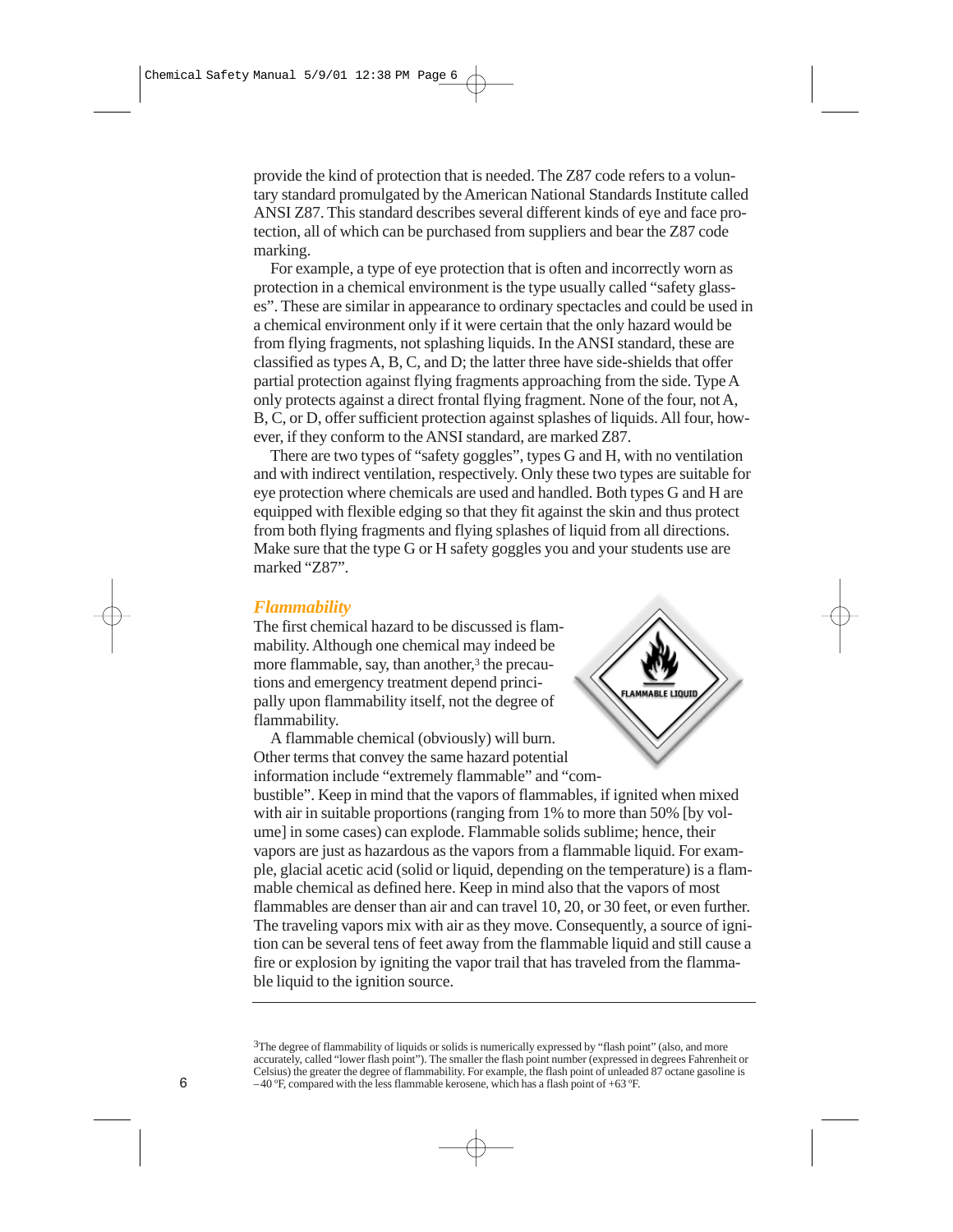Precautionary measures include the enforced absence of ignition sources, such as lighted burners, hot plates, other hot surfaces (a lighted incandescent light bulb), and sources of sparks (electrical sparks, static charge sparks, and friction sparks). Keep containers closed when not actually in use. Ensure that the air movement in the laboratory is sufficient to keep the concentration of the flammable vapor in the air well below 1%. Minimize the quantities available usually 100 mL is more than ample for lab use. If more is necessary, provide it in separate containers, 100 mL maximum in each container. Store flammables in an approved flammable liquid storage cabinet, preferably in safety cans. Use fabric, not plastic, tape to tape glass vessels (test tubes, flasks, beakers) beforehand if they are to contain flammable gases or vapors. Otherwise, when handled by students or used by teachers in demonstrations of an exploding gas or vapor, there can be flying glass shards from the ignition of the air–gas mixture. Even with the necessary taping, conduct such demonstrations only behind a sturdy shield that will confine flying fragments.

Ask your local fire department to review your procurement, receiving, storing, handling, dispensing, use, and disposal of flammables and to make recommendations for improving safety.

Make certain in advance that the safety shower is working and that students know how to use it. Ensure beforehand that fully charged fire extinguishers are available that you (not the students) know how to operate, that there has been a recent, successful fire drill, that the fire alarm system is operating, that all persons know what the fire alarm bell sounds like, and what to do when it sounds. Students should be taught the "stop, drop, and roll" technique to be used if their clothes catch on fire elsewhere and in the laboratory taught to walk calmly to and use the safety shower to extinguish clothes that are on fire. A drill to practice these exercises is recommended.4

#### *Corrosivity*

A corrosive chemical either destroys living tissue or causes permanent change in such tissue through chemical action. (A chemical that corrodes iron, for example, wet salt [sodium chloride], is not corrosive under this definition—which pertains to chemical safety. Sulfuric acid will corrode iron but is also a corrosive in this safety context.) Corrosives can destroy both skin and tissues underneath the skin; corrosives destroy eyes, the respi-



ratory system, and any other living tissue. Corrosive effects include impaired sight or permanent blindness, severe disfigurement, permanent severe breathing difficulties, even death.

Usual precautionary measures include preventing contact with skin, eyes, and the respiratory tract. Wear both safety goggles and a face shield. The face shield should be a full-face shield, large enough, and curved, to protect the whole face, neck, and ears; it, too, should bear the Z87 code mark.

4The use of fire blankets for clothing fires is no longer recommended. Some contemporary clothing textiles melt as well as burn, and wrapping a fire blamket around the body serves to impress hot, molten polymer into the flesh; consequently, the healing of body burns is impaired.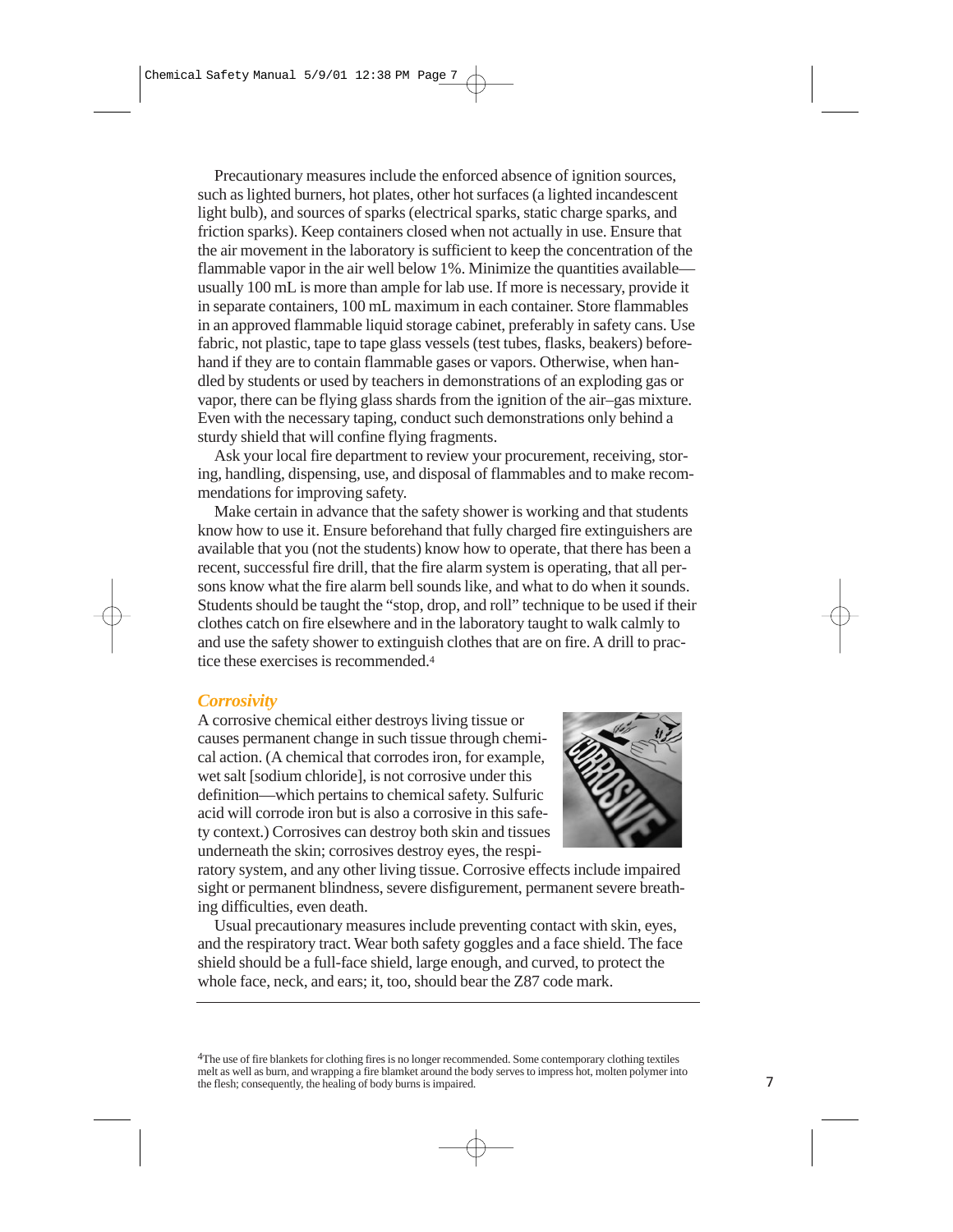Wear gloves made of a material known to be impervious to the corrosive being handled. Be sure the gloves are free of corrosive contaminant on the inside before wearing. If it is likely that bare arms will be splashed, wear sleeve gauntlets made of the same material as the gloves. Use a lab apron, made of a material known to be impervious, large enough, and sufficiently full-tailored to protect the clothing. The apron should be tied so as to protect the lower neck/upper chest and be long enough to protect the calf of the leg. Never wear shoes with open toes, or with woven leather strips, or other gaps over the toes, or with cloth-covered toes in the laboratory.

- Always store corrosives *below* eye level.
- After handling corrosive chemicals, always wash thoroughly using plenty of water.

Promptly flush splashes of corrosives off the skin with copious flowing water for at least 15 minutes. If splashed on clothing, the clothing must be removed while under a safety shower. Do not remove the clothing and then get under the shower. While under the shower, remove all clothing, including shoes, socks, wristwatch and strap, and other jewelry<sup>5</sup> if they are splashed with corrosives (this is no time for modesty). Stay under the shower for at least 15 minutes while someone else calls a doctor. (It helps if the water is tepid, not cold.) Make certain in advance that the safety shower is working and that students know how to use it.

A splash of a corrosive chemical in the eye is a very serious matter. Get the victim to an eyewash fountain within 30 seconds maximum, preferably even sooner. The eyewash fountain must be capable of delivering a gentle but copious flow of fresh water (preferably tepid) for at least 15 minutes to both eyes. (Most portable eyewash devices cannot meet this requirement.) Ensure in advance that safety showers and eyewash fountains are working and that students know how to use them.

While the victim is flushing the eyes for at least 15 minutes, someone else should call the doctor for further instructions. (Is the doctor's phone number already posted by the telephone?) The victim should hold both eyelids open with thumb and forefinger and roll the eyeballs up, down, left and right, continuously, so as to work the flushing water around to the back of the eyeball and wash any chemical away from the optic nerve. If the chemical destroys a portion of the optic nerve, permanent blindness ensues. If instead the chemical destroys a portion of the front of the eye, the prognosis is less pessimistic.

In all cases of contact with corrosives, take the victim to a physician for further evaluation and treatment.

Irritants are chemicals similar to corrosives except that they do not destroy tissue by chemical action. Irritants cause inflammation, itching, and so on. The effects are usually reversible but may or may not be severe or long lasting; victims should be referred to a physician.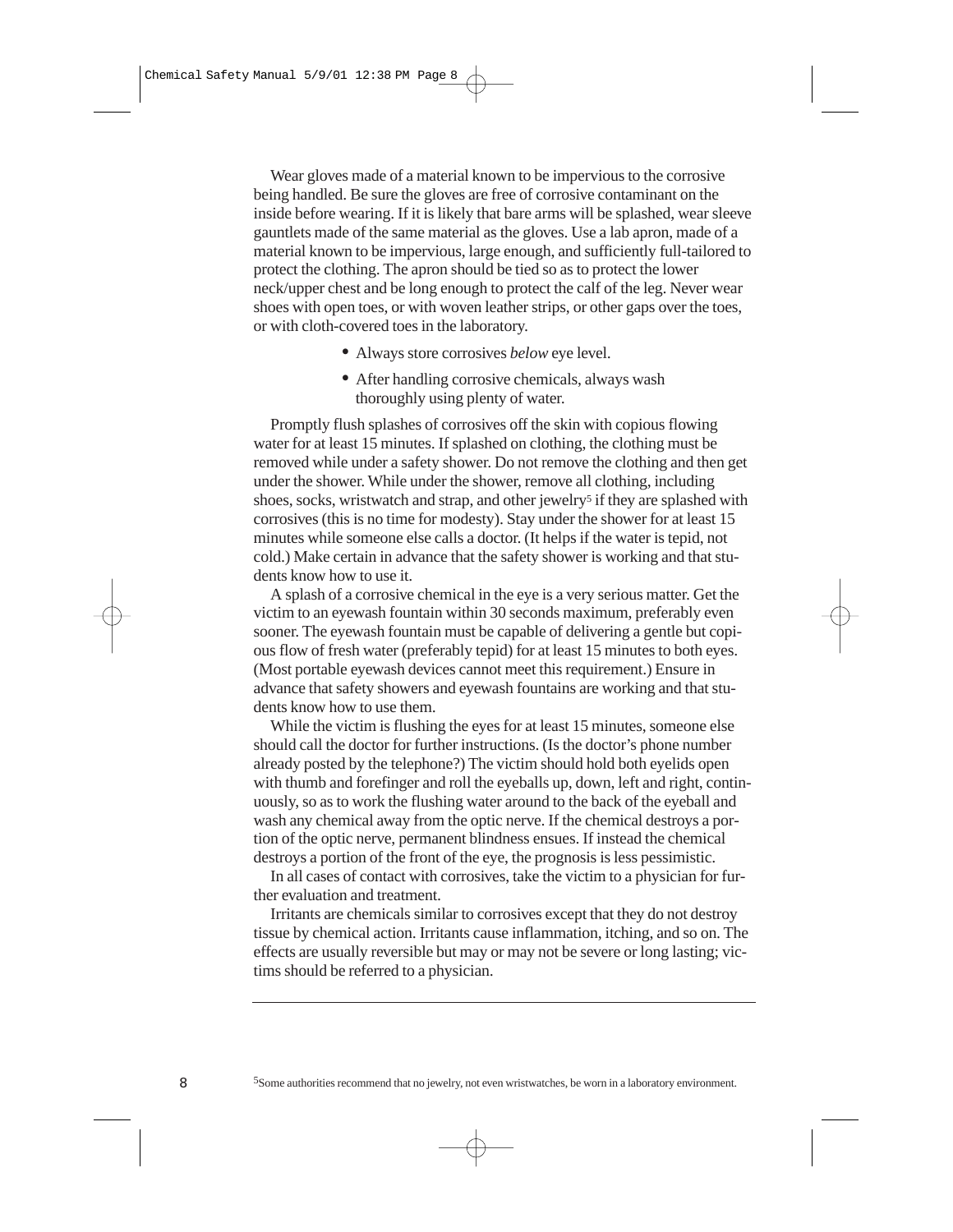Finally, some chemicals are sensitizers. The first exposure does not usually cause any notable symptoms. The second, or perhaps the third or fourth or more, exposure does cause symptoms because the victim has been sensitized by prior exposure(s). Poison ivy is an example of this kind of effect; some victims can be exposed several dozens of times before that next, and then often quite serious, exposure incident.

From the above discussion, it would seem that the use of corrosive chemicals in grades 7–12 should be severely limited or perhaps not used at all. Corrosive chemicals are potentially seriously harmful. There is no need for their use in pre-high school laboratory work. At that level, purchase and use diluted solutions of the strong acids and bases.<sup>6</sup> Other corrosives such as elemental bromine are not needed at all.

On the other hand, high school students can use corrosives if the precautions described above are followed. After all, as adults in training, older students can profit from supervised instruction in matters that would be inappropriate for less mature students.

#### *Toxicity*

Broadly speaking, there are two different toxic effects, chronic and acute. A chronic toxic effect is noted only after repeated exposures or after a single, long exposure. Commonly known chronic toxic effects include cancer and reproductive malfunctions. Acute toxic effects occur promptly upon exposure, or within a short time—a few hours at most. Methyl and ethyl alcohol are examples. Both exhibit the same acute toxic effect: inebriation. Ethyl alcohol exhibits a chronic effect: cirrhosis of the liver.



Methyl alcohol exhibits two additional acute toxic effects: blindness and death. To understand this, consider the "dose–response" phenomenon, a characteristic of all toxins, both acute and chronic: the greater the dose, the more severe the response to the toxin. Thus, *a very small* amount of methyl alcohol inebriates, a bit more causes blindness, yet a bit more is fatal. All toxic substances share this characteristic; exposure to a larger amount of the toxin is worse than exposure to a smaller amount; an exposure of longer duration has a greater toxic effect than exposure of a shorter duration.

One precautionary measure for toxins is now obvious: Minimize the exposure. Use the smallest amount of a toxin that is suitable for the purposes of an experiment. Minimize the time an experimenter will work with a toxin. Work with toxins only in a fume hood that is known to be operating properly.

6For example, even dilute sodium hydroxide solutions are corrosive. Thus, 1 molar (about 4%) solutions can totally *destroy* epidermal and underlying tissue if not promptly washed off the skin; remove contaminated clothing while washing off the skin. If diluted solutions cannot be purchased, follow the precautions described in the MSDS when diluting a corrosive solution.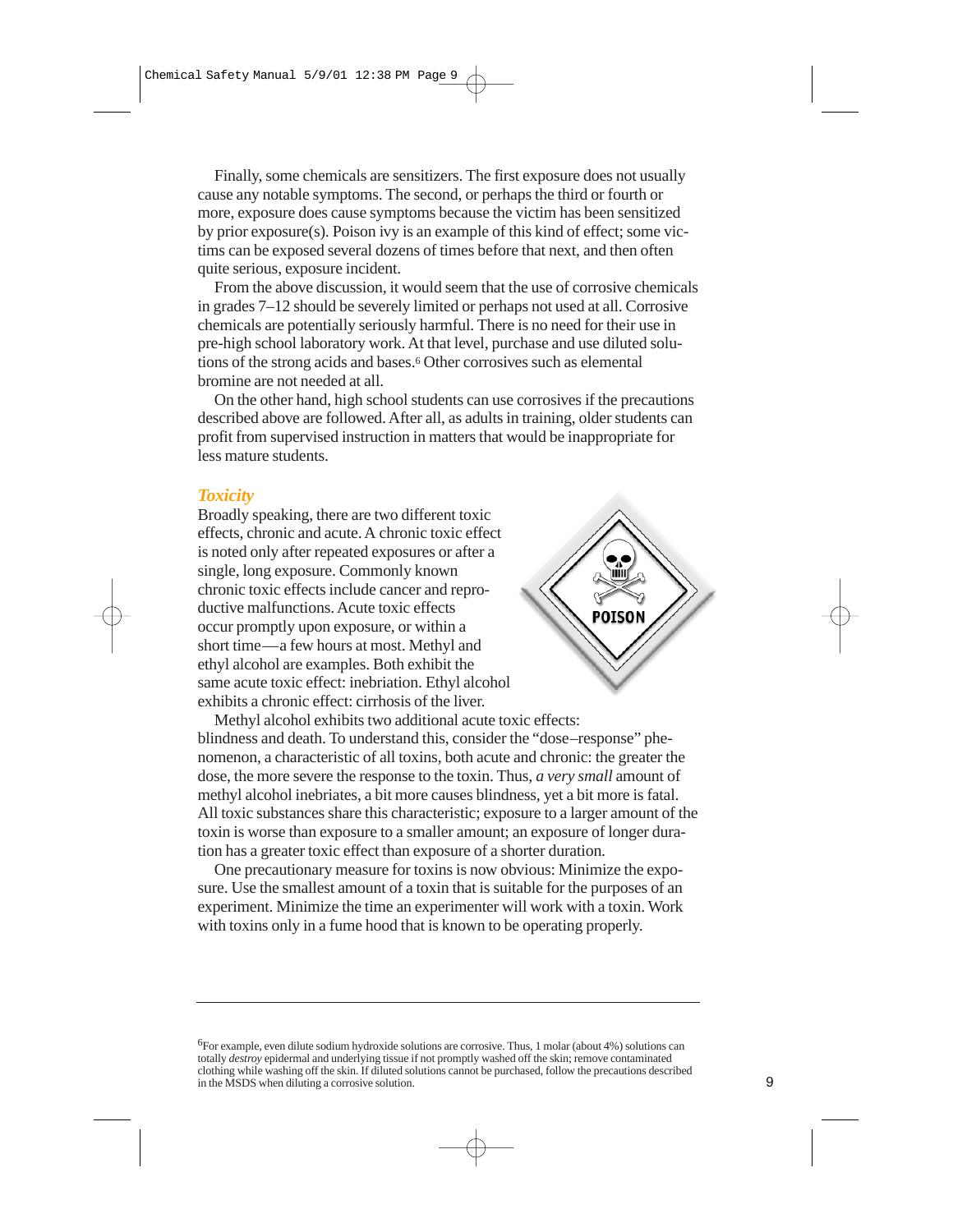Toxic chemicals can enter the body in five different ways, called "routes of exposure". The first route of exposure to be discussed is inhalation.

**1. Inhalation**. It is commonly thought that if you cannot smell a toxin, then you are not being exposed unduly. This is true for some odoriferous toxins and false for others; there is no way to tell which is which. It is especially incorrect to think that the more offensive the odor, the more toxic the substance. The safe procedure is to keep the concentration of the toxic vapor well below the "threshold limit value" (TLV). Not all toxins have been assigned a TLV value. TLVs for toxic chemicals, if a value has been assigned, are given in the MSDSs for those chemicals.

Note that TLV values pertain to fully grown adults. Younger persons may be more susceptible to toxic exposure than fully grown adults. Therefore, in laboratory work for students in grades 7–12, it is particularly important to ensure that vapor and dust concentrations of toxics are maintained well below established TLV values. Fortunately, there are many chemicals useful for laboratory work in grades 7–12 for which this need not be a concern, because their TLV values are sufficiently high so that their expected air concentrations are well below their TLV values.

Under certain circumstances, your employer is required to measure the concentrations of toxins in the air you breathe and to provide you, the teacher–employee, both with the results of the measurement and with consultation by a physician or other health practitioner, all at no expense to you.7 No similar requirements have been promulgated for the protection of students or other nonemployees.

The preceding discussion has emphasized inhalation. The other four routes are:

- **2. Injection**, for example, by a cut from contaminated, broken glassware or sharp knife.
- **3. Absorption through intact skin**, for example, phenol splashed on the skin—which can be fatal if not promptly flushed off.
- **4. Ingestion**, for example, swallowing a toxic solution.
- **5. Via other body orifices**, such as the ear canal and the eyeball socket. Our eyes are a bit loose in their sockets. Vapors, mists, and fine dusts can enter the body via this route.

In addition to minimizing the exposure by using the least amount necessary for the shortest possible period of time, precautionary measures for toxins include **barriers**, **cleanliness**, and **avoidance**. Thus, one avoidance precaution is, simply, good ventilation throughout the laboratory as well as the use of fume hoods. Wearing impervious gloves is an example of a barrier precaution.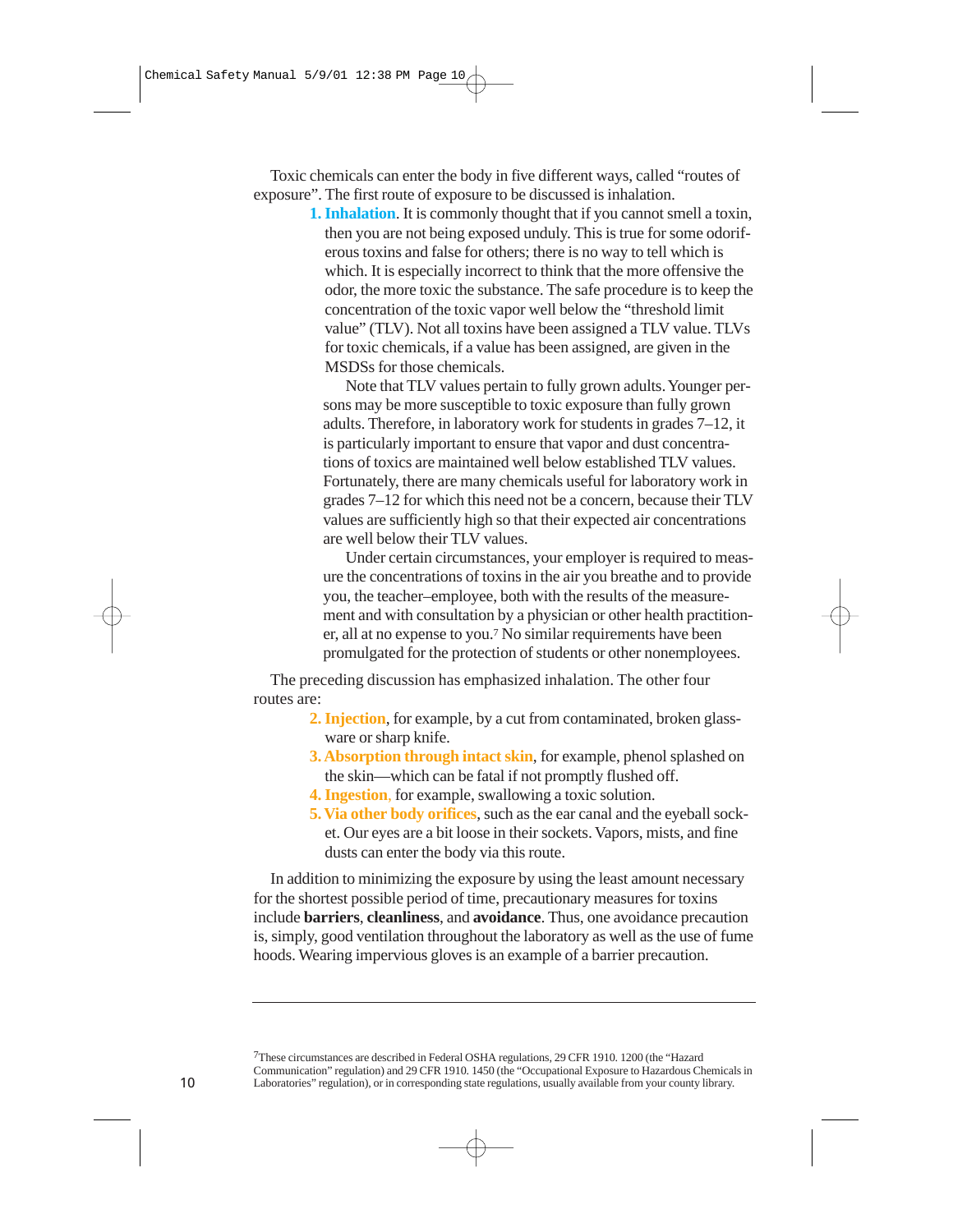Cleanliness includes good housekeeping practices, such as minimizing dust from solid toxins, mist from liquid toxins, prompt spill cleanup, and probably most important of all, **thorough washing** of hands and arms and scrubbing under fingernails as a habitual practice before leaving the laboratory.

Further precautions involve your awareness of the most likely symptoms of toxic overexposure: headache, nausea, and dizziness. Whenever you experience any of these three while you or someone else nearby is working with a toxic chemical, get to fresh air immediately and do not return until the symptom has disappeared. If on your return the symptom recurs, leave immediately and call a physician; it is likely that you have been overexposed.

However, the absence of these or other symptoms does not necessarily indicate no exposure. In advance, read the MSDSs for the chemicals you and your students will be handling. Consult with a local physician in advance, advising him or her of the toxic chemicals used in the lab and ensure that the physician will be prepared in advance to treat victims of toxic exposures. For each toxic chemical, after reading the MSDS:

- 1. Evaluate the toxic risk posed to your students in their use, with precautions, of the chemical;
- 2. Evaluate the educational benefit to be gained if the chemical is used, with precautions, by your students; and
- 3. Based on the balance between risk and benefit, decide whether or not to use the chemical. (See the discussion on risks and benefits in Part 2.)

And, if you decide to use a particular chemical, be sure that you know

- whether or not, in case of ingestion, vomiting should or should not be induced,
- the symptoms of exposure to that chemical, and
- if applicable, the recommended procedure in case of unconsciousness.

#### *Reactivity*

Next, reactive hazards. Container labels do not always describe the fact that a chemical is self-reactive, for example, that it will spontaneously explode, or that if mechanically disturbed it could explode. Nor do labels always state that a chemical, if mixed with certain other chemicals, will react rapidly and release a large amount of energy. For reactivity information, refer to the MSDS for a chemical; if applicable, that information should be described in the MSDS.

Precautionary measures for self-reactive chemicals include, of course, not providing students with any such chemicals. These include picric acid, wet or dry (when dry—as it may become in students'use—picric acid can detonate when mechanically disturbed). Peroxide formers are similarly hazardous. They include metallic potassium, diethyl ether, and other ethers such as dioxane and tetrahydrofuran; their peroxides are explosively unstable when mechanically disturbed.

The other reactive hazard is reactive incompatibility. Even dilute acid is reactively incompatible with dilute base. Other combinations include oxidizing agents and reducing agents—chlorates and powdered metal, to cite one example. There are other kinds of incompatible pairs. For this, the MSDS is the usual information source.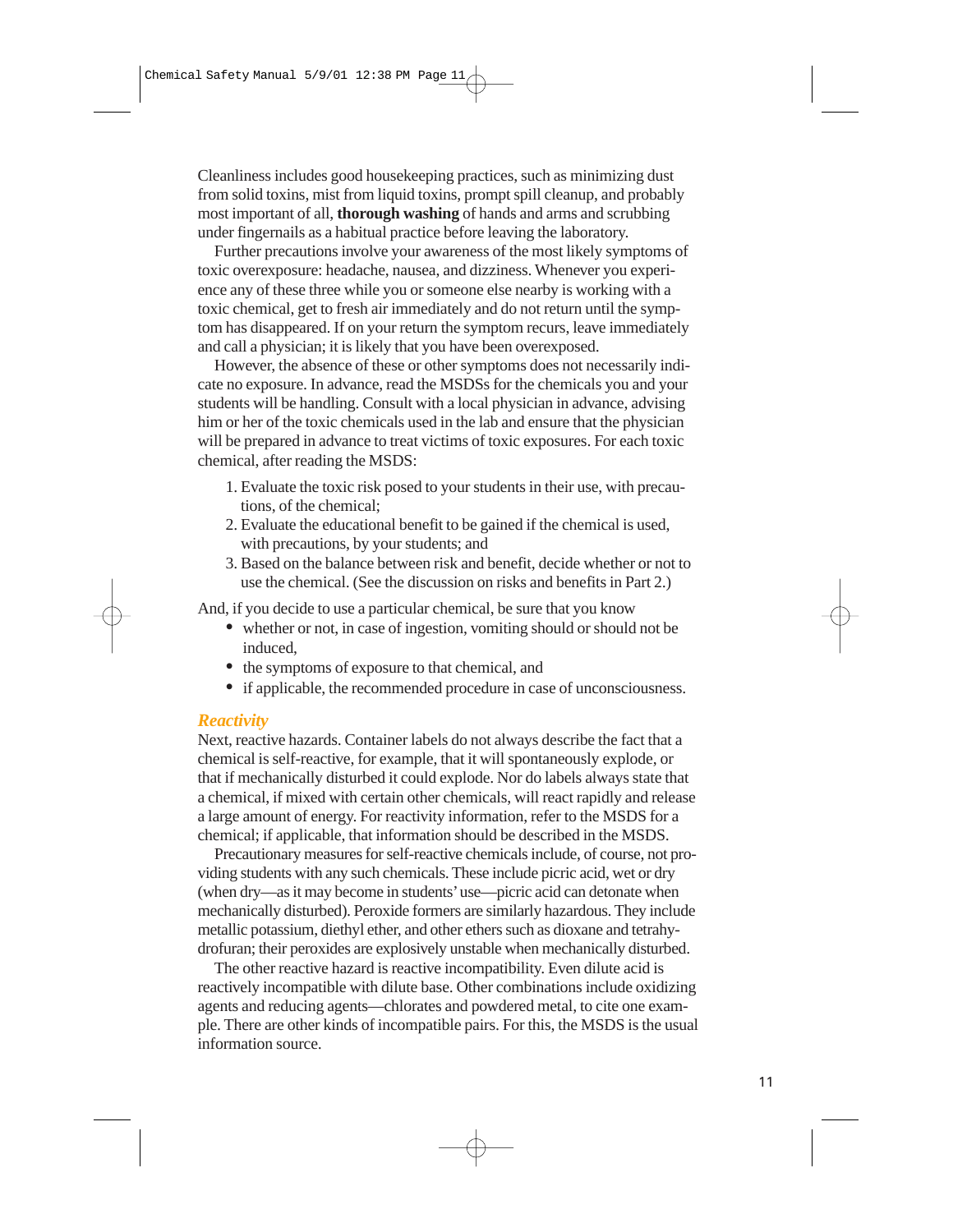Precautionary measures include providing reactively incompatible pairs to students only when that provision is deliberately determined by the teacher and even then providing very small quantities, and only under direct supervision. Precautionary measures also, and emphatically, include proper storage practices. Incompatible pairs are kept separate from each other in the storage area. Above all else, never store chemicals in alphabetical order by name. Alphabetical storage leads inevitably to adjacent positions for several pairs of incompatibles.8 Chemicals that are incompatible with common fire-fighting media—water, carbon dioxide—should be stored under conditions that minimize the possibility of reactions should it be necessary to fight a fire in the storage area. Refer to the MSDS for information on this incompatibility.

Some of the commercial suppliers of laboratory chemicals for schools have incorporated the use of color-coded labels with different colors, or alternating stripes of color, or both, on the label to indicate the manner of storage. Each different color or stripe code signifies a separate storage space; only chemicals with the same color or the same stripe coding are compatible with each other and therefore may be stored with other similarly coded chemicals. When this storage protocol is followed, incompatible chemicals are well separated from each other. Unfortunately, different laboratory chemical suppliers use differing color codes. When storing chemicals from different suppliers, be aware that a chemical coded with a green stripe, say, from supplier  $\overline{X}$  may or may not be compatible with a green stripe-coded chemical from supplier Q. Consult both suppliers' MSDSs for clarification.

#### **Physical Hazards**

We come now to our last hazard category, physical hazards. Some physical hazards are associated with chemicals, some with objects, and some with people. A physical hazard that once was quite common among teachers of chemistry was their tendency to accept donations of chemicals from well-meaning donors. An example of a physical hazard that is associated with some chemicals is slipperiness. Concentrated sulfuric acid is very slippery. It is reported to be impossible to remain standing in the middle of a spill of this acid.

Radiation from radioactive species is a physical hazard. Dry ice can cause freeze burns and is another example of a chemical with a physical hazard. Various nonchemical physical hazards include loose clothing (sleeves, blouses, neck ties), loose long hair, bulky jewelry, horseplay, hot surfaces, and unattended but still-lit Bunsen burners. Readers can supply their own additional examples. For all of these, the precautionary measures are obvious.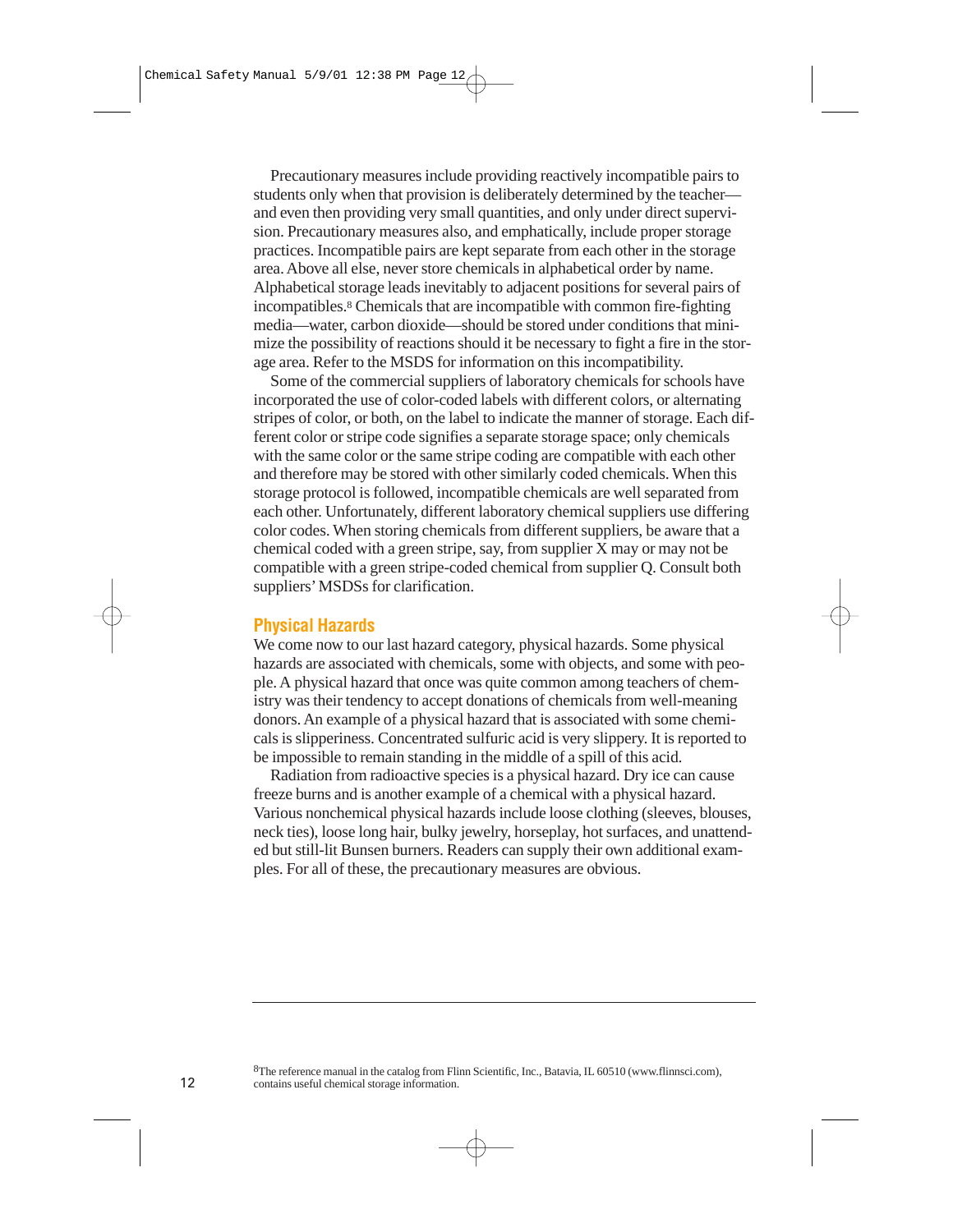# **2 Teaching Safety to Our Students and Other Safety Considerations**

**P** art 1 describes chemical<br>precautionary measures,<br>of emergencies. Here, we<br>important topic: our students. art 1 describes chemical hazards, precautionary measures, and the handling of emergencies. Here, we discuss the most



#### **Risks versus Benefits**

We have already alluded to our theme: Help students participate in chemical safety. As we know, any human activity carries with it some risk of harm. If we are prudent, we minimize the probability of harm by taking appropriate precautions. Often without being fully aware of it, we also make a risk benefit decision: I will take a bath because the benefits of bathing outweigh the risk of slipping, falling, and breaking my neck in the bathtub.

As teachers, it is our responsibility to weigh the risks and benefits inherent in lab work. We cannot pass off a portion of our responsibility by involving students in our decisions. We must instruct our students in the process of evaluating risks and benefits, and we can ask for their creativity by seeking their contributions on minimizing risks.

The technique to obtain student involvement is obvious. To have a safe lab, it is necessary to inform the students of the hazards and precautions involved in the assigned lab work. Involve students in a discussion of these matters. Encourage their participation. Guide their discussion toward the correct conclusions for safe work. They will be better able to learn how to work safely and develop their individual sense of responsibility and good habits for the safe handling and use of chemicals. And they just might have some ideas about how to balance risks and benefits that are better than my ideas and yours.

#### **Accident/Incident Records**

If an accident/incident happens, no matter how minor, it can be used to improve your lab safety, again via student participation.

Some teachers prefer to use a predesigned format for accident/incident reporting. For example, they suggest that by keeping records over the years one can pinpoint particular causes of accidents and that it is easy to collect such statistics from a standard format. Then, if we discover that over the years, 61.5% of students have had big lumps on their left elbows, we can discern the cause. That sharp left turn everyone must make just inside the door when entering the lab has caused many students to hit their left elbow on the protruding bulletin board that has been there for a long time.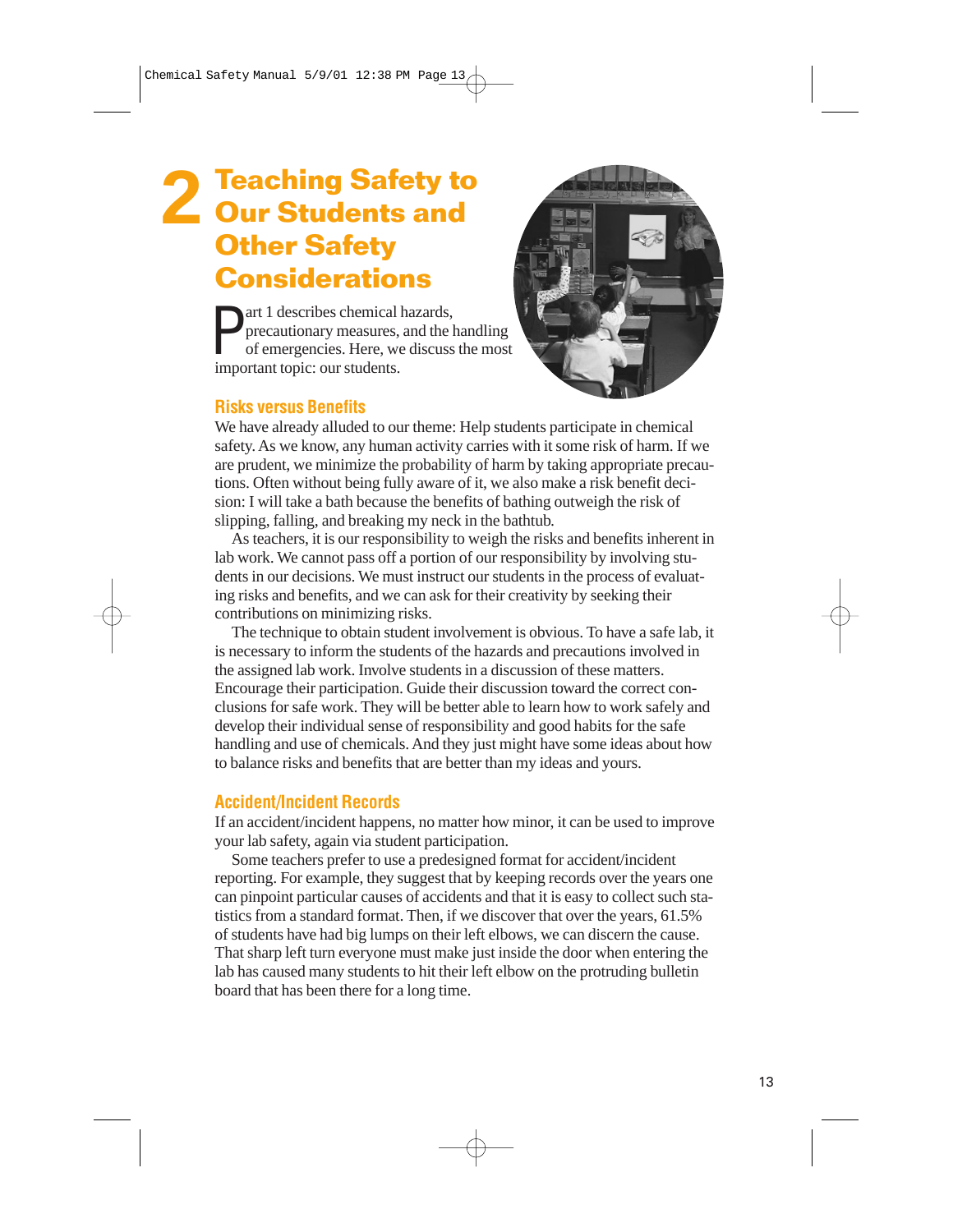There are other good ways to improve safety: Ask the students involved. Every accident report, whether in a formatted style or a freely constructed essay, should require, in the student's own words, a short sentence or paragraph on the topic: "How I could have prevented this accident." Note the individual emphasis, how *I*, not someone else, could have prevented the occurrence.

#### **Insidious Hazards**

Some hazards are not obvious; some even appear to be safety measures. Portable eyewash bottles are an example. At first thought they seem to be a good idea; they are inexpensive, immediately available, and provide water ready and at hand to flush the eyes. In fact, they are hazardous. To be effective, the eyes must be flushed for at least 15 minutes with a copious flow of water. An eyewash bottle cannot meet these requirements. If both eyes have been exposed, the victim using a portable eyewash bottle must decide which eye to flush. The water in the bottle is unlikely to be sterile, especially if the bottle has not been recently resterilized and refilled with boiling hot distilled water.

Providing correctly plumbed eyewash fountains that conform to the ANSI standard Z358.1, "American National Standard for Emergency Eyewash and Shower Equipment", eliminates this insidious hazard.

Another example: Some teachers provide chemicals to their students in containers they and their assistants prepare locally. This is a good safety practice in that the amounts made available to students will be less than the amount in the original container or because the hazardous chemical has been diluted to a lower concentration. This is a poor safety practice in that teachers usually do not copy the hazard and precautionary information from the original label onto the label they prepare for the students'containers. It is, after all, tedious to copy that much information on the label the students will see. The result is, of course, that although the teacher may indeed know the hazards and precautions, the students will not.

The solution is obvious. Undertake the admittedly tedious task of copying hazard and precautionary information from the original label onto the label for the locally prepared bottle. Always make sure that all chemicals used by your students are labeled with all the hazards and precautions given on the label provided by your supplier.

You may wish to assign this copying task to your students who will then learn more than otherwise about the hazards and precautions pertinent to the chemicals they will be using in their laboratory work. Students who are facile with computers might enjoy the challenge of copying label information into a label using a format that they have designed.

Critically examine your laboratory environment. See if you can identify any insidious hazards. Alternatively, if you decide to involve your students in safety inspections, as suggested below, perhaps it would be useful to ask them to look for any insidious hazards.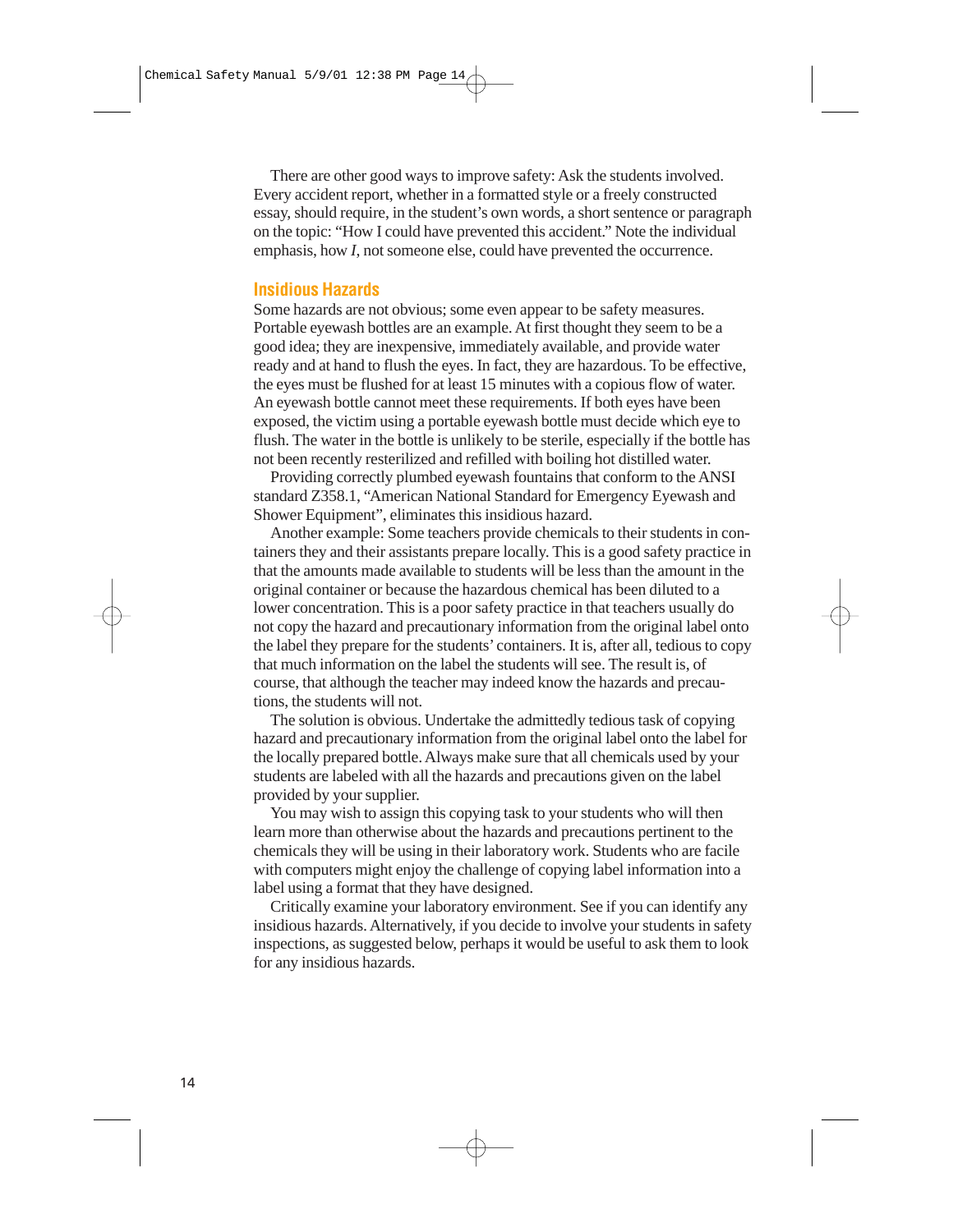#### **Safety Inspections**

Some inspectors seem to act as though a safety inspection is a visit by an outsider (who may or may not be qualified), the product of which is a list of infractions that must, in the opinion of the inspector, be corrected even if that would consume the entire budget for the next three years.

A proper safety inspection is different. It is a walk-around, eyeball evaluation of practices and procedures related to safety. But it is based on a prior, agreed-on set of specific practices and procedures.

Hence, before one can have a safety inspection, there must be a set of safety rules—some broad, some quite detailed. Usually, it is desirable that both inspector and inspectee have discussed the set of rules beforehand—and perhaps consequently modified a few items. Usually, it is desirable for the inspectee to have reasonable advance notice of the inspector's visit. Ordinarily, after the inspection, the report draft is discussed privately with the inspectee before the final draft is prepared for the inspector's superiors. Above all, the purpose of an inspection should be constructive.

To summarize, a safety inspection addresses a single question: Are safety rules being followed? Instead of calling in an outside safety inspector, organize a few students into a safety committee whose task is to conduct a safety inspection this month. Next month, a different group of students will comprise the committee, and so on for the following months.

Encourage the student safety committee to select a few rules from the set of laboratory safety rules you probably announced on the first lab day. Then, if the students can devise good, stated reasons for doing so, suggest that the committee modify one or more of the rules. Or, suggest that they delete or add a few rules on their own. Of course, they would justify their suggested changes in writing. Then, conduct a safety inspection in accordance with the students' changes. A written report based on the committee findings is always appropriate, followed by a class critique of the committee's findings and your commitment to ensure that the identified shortcomings are corrected.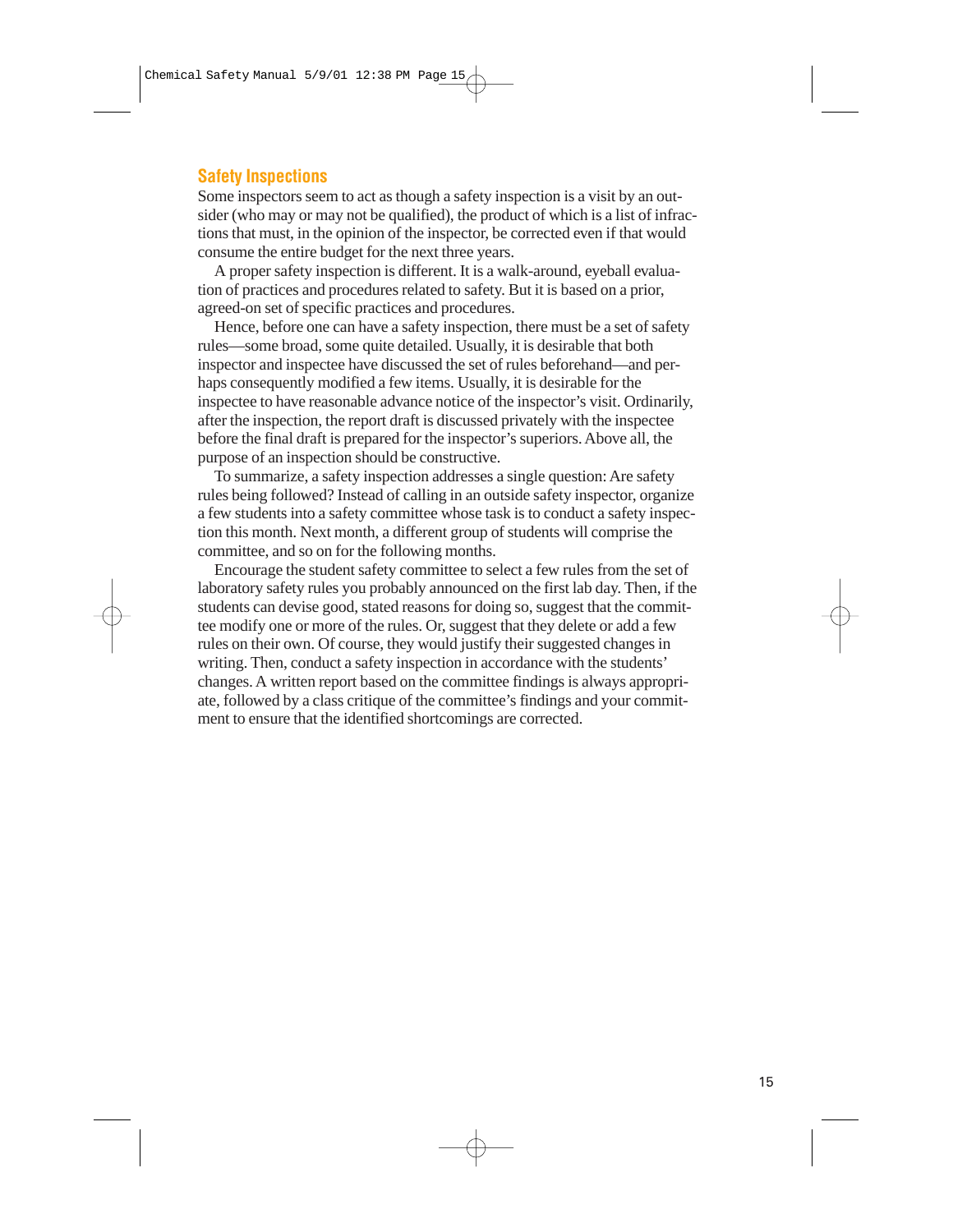# **3 Preparing Your Own Safety Checklist**

No treatment of chemical safety is complete<br>without a list of things to mark off as<br>accomplished or to be accomplished. No<br>such list is ever complete without need of furwithout a list of things to mark off as such list is ever complete, without need of further revision and improvement. But to the point, a list prepared by another person is almost without value. Each responsible person should prepare his or her own list, while of course seeking the comments and suggestions of others who are judged to be competent.

Here is a list to get you started on preparing your own safety checklist. It has been adapted, with permission, from the U.S. Consumer Products Safety Commission's fine 1984 publication on lab safety, *School Science Laboratories: A Guide to Some Hazardous Substances*, now out of print. It is offered here as a useful safety tool for those who might wish to use it as a resource when they prepare their own (perhaps not quite as lengthy) list.

#### **Work Habits**

- Never work alone in a science laboratory or storage area.
- Never eat, drink, smoke, apply cosmetics, or chew gum or tobacco in a science laboratory or storage area. Do not store or consume food or beverages in a laboratory environment.
- Always keep containers of chemicals closed when not in use.
- Never pipet by mouth.
- After working in a science laboratory and after cleaning up spills, thoroughly wash hands and arms and clean under fingernails.
- Restrain loose clothing (e.g., sleeves, full-cut blouses, neckties) and long hair and remove dangling jewelry.
- Tape all Dewar flasks with fabric-based tape.
- Never leave heat sources unattended (e.g., gas burners, hot plates, heating mantles, sand baths).
- Do not store chemicals and/or apparatus on the lab bench.
- Keep lab shelves organized.
- Never place a chemical, not even water, near the edges of a lab bench or workspace.
- Use a fume hood that is known to be in operating condition when working with toxic, flammable, and/or volatile substances.
- Never put your head inside a fume hood.
- Never store anything in a fume hood.
- Obtain, read, and be sure you understand the MSDS for each chemical that is to be used before allowing students to begin an experiment.
- Analyze new lab procedures in advance to identify any hazardous aspects. Minimize and/or eliminate these hazardous components before proceeding.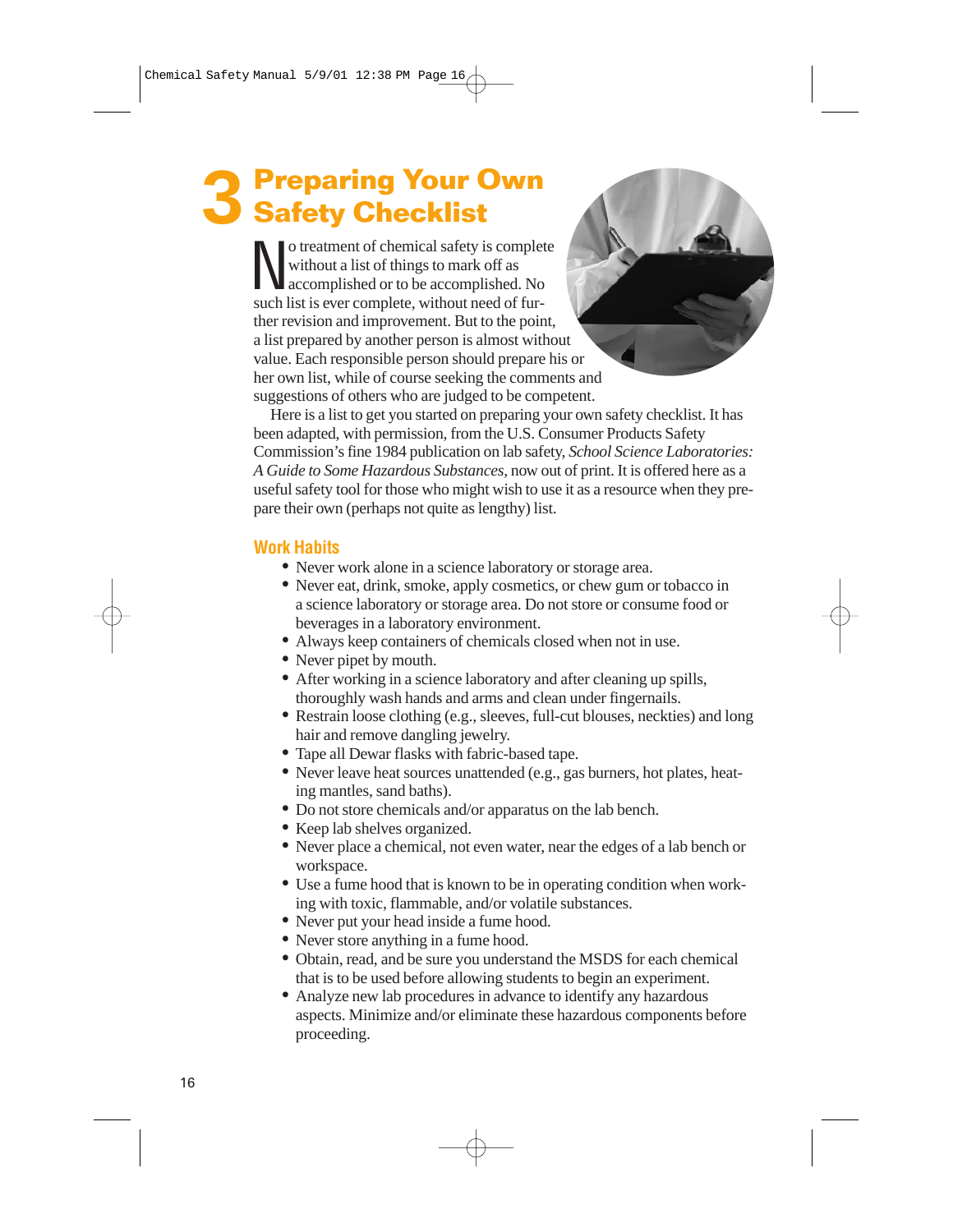- Analyze any student-designed lab procedures in advance to identify any hazardous aspects. Help the student authors to minimize and/or eliminate these hazardous aspects before proceeding.
- Analyze close calls and accidents to prevent repeat performances.
- Eliminate the causes of close calls and accidents.
- Provide protection for both the lab worker and others nearby.
- Identify which chemicals in your storeroom and laboratory may be properly disposed of down the sink drain and which may not be. If this information is not in the MSDS, ask your supplier, and keep a record of your request and the reply.
- Do not inadvertently mix chemicals in the sink drain; clear the first chemical from the drain by flushing, then introduce the next chemical (provided both are known to be harmless to the environment, of course).
- Always inform co-workers beforehand of your plans to carry out work with hazardous chemicals.
- Remember that the purpose of a safety inspection is to improve existing conditions, not to place blame or assign guilt.
- Familiarize lab occupants with the sound of the alarm bell or horn and explain what to do when it is heard.
- Carry out regular fire or other emergency drills; review the results and thereby improve the performance in the next drill.
- Preplan for fire emergencies: Frequently inform your local fire department of your current chemical inventory, including the locations of stored chemicals and the quantities on hand.
- Preplan for emergencies requiring evacuation: Identify devices that should be turned off, if possible, before leaving. Inform personnel of the designated escape route and an alternate route.
- Designate a meeting place for personnel that is a safe distance away.
- Nominate one person and an alternate to account for all who arrive at the designated meeting place. Identify as unique the only person who is qualified to authorize reentry into the building.
- Preplan for emergencies requiring first aid treatment: Responsible personnel should be both CPR-proficient and know in advance how to administer first aid for the variety of chemicals being used.
- Preplan for emergencies requiring first aid treatment follow-up: Selected physicians and/or hospital emergency rooms should be advised of the variety of chemicals being used and their personnel should be knowledgeable concerning appropriate follow-up treatment, including specific antidotes, if any.

#### **Safety Wear**

- Always wear only ANSI Z87-approved safety goggles, type G or H.
- When appropriate, wear only gloves made of a material known to resist penetration by the chemical being handled and that have been checked for pin holes, tears, or rips and the absence of interior contamination.
- Always wear a laboratory coat or apron.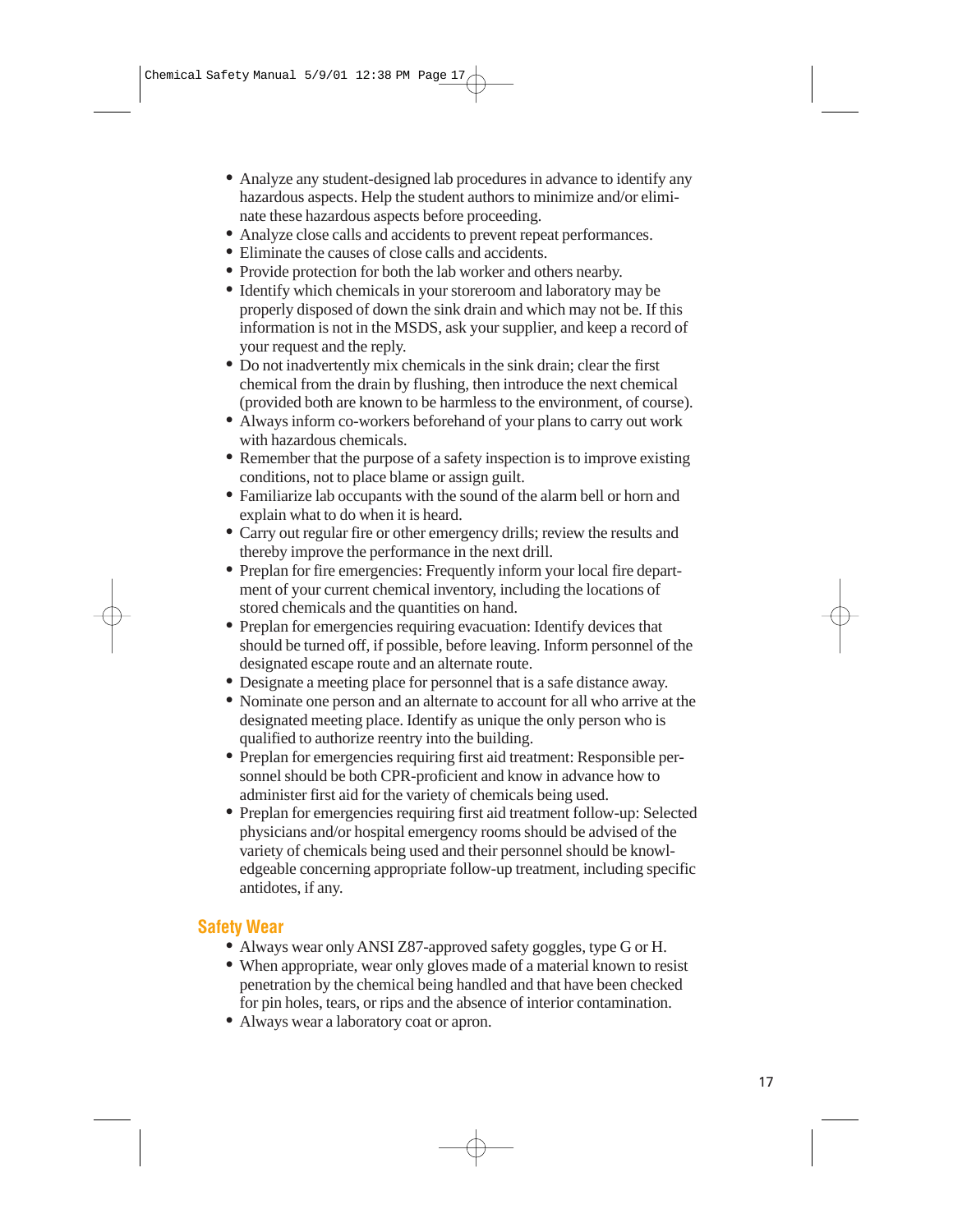• Wear footwear that protects the feet; do not wear open-toe shoes or shoes with cloth or woven uppers. Never be barefoot where chemicals are being used.

#### **Facilities and Equipment**

- Have separate, labeled containers for broken glass, for each different type of hazardous chemical waste, and for general trash.
- Keep the floor area around safety showers, eyewash fountains, and fire extinguishers free and clear of all obstructions.
- Never block any escape routes.
- Never, ever prop open a fire door.
- Never store materials on the floor or aisles of the lab or storage room.
- Provide safety guards for all moving belts and pulleys.
- Instruct lab personnel in the proper use of the eyewash fountain, emphasizing continuous movement of the eyeballs, and holding eyelids open with thumb and forefinger.
- If contamination is suspected, arrange for sampling the breathing air for measurement of possible contaminants.
- Regularly inspect emergency blankets, if they are present, for rips and holes, and keep good records of the inspections.
- Regularly check safety showers and eyewash fountains for proper rate of water flow, and keep records of inspections.
- Keep up-to-date emergency phone numbers posted next to the telephone.
- Place fire extinguishers near an escape route, not in a "dead end".
- Regularly maintain fire extinguishers and keep records of that maintenance. Arrange with your local fire department for the training of teachers and administrators in the proper use of extinguishers.
- Regularly check fume hoods for proper air flow. Ensure that exhaust air from fume hood exhaust vents (usually on the building roof) is not drawn back into the intake for the general ventilation of the building.
- Secure all compressed gas cylinders at all times and transport them only while secured on a hand truck.
- Restrict the use and handling of compressed gas to persons who have received formal training in the safe use and handling of compressed gas cylinders and their contents.
- Install chemical storage shelves with lips, and never use stacked boxes in lieu of shelves.
- Only use an explosion-proof refrigerator for storage of laboratory chemicals.
- Have appropriate equipment and materials (refer to the MSDS) available in advance for spill control and cleanup; replace the materials when they become outdated.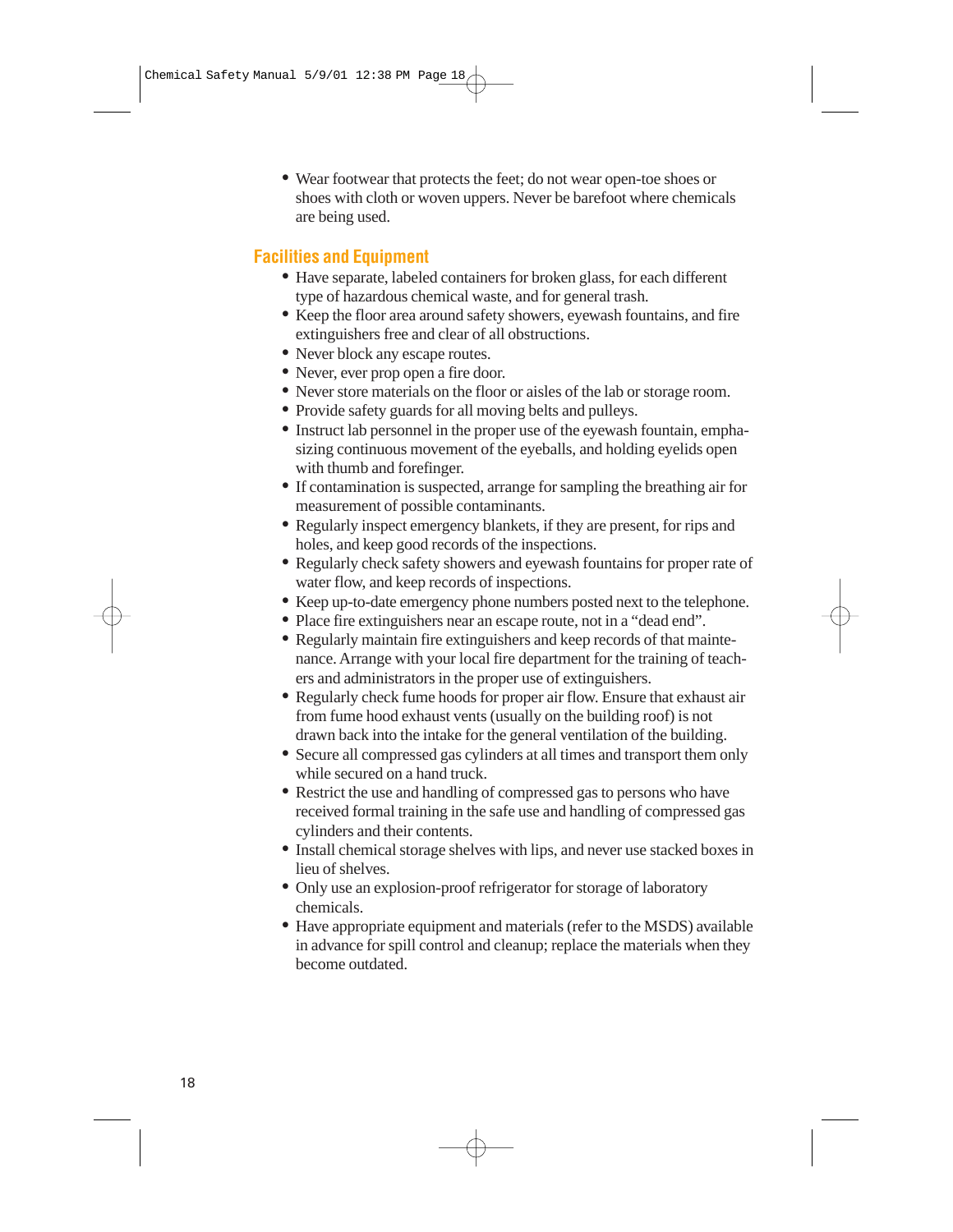#### **Purchase, Use, and Disposal of Chemicals**

- Inventory all chemicals on hand at least annually; keep the inventory list up-to-date as chemicals are consumed and replacement chemicals are received.
- If possible, limit the purchase of chemicals to quantities that will be consumed within one year and that are packaged in small containers suitable for direct use in the lab without transfer to other containers.
- Label all chemicals that are to be stored with date of receipt or preparation and have labels initialed by the person responsible.
- Generally, bottles of chemicals should not remain: 1. Unused on shelves in the lab for more than one week, 2. In the storeroom near the lab unused for more than one month, or 3. In the main stockroom unused for more than one year.
- After one week of nonuse, move those chemicals in the lab to either the storeroom or the main stockroom. After one month of nonuse, move chemicals from the storeroom to the main stockroom. And, properly dispose of any chemicals that remain in the stockroom for more than one year.
- Ensure that the disposal procedures for waste chemicals conform to environmental protection requirements.
- Do not purchase or store large quantities of flammable liquids. Ask local fire department officials to recommend the maximum quantities that may be kept on hand.
- Never open a chemical container until the label and MSDS have been read and completely understood.

#### **Substitutions**

- When feasible, substitute less hazardous chemicals for chemicals with greater hazards.
- Reduce risks by diluting substances whenever possible instead of using concentrates.
- Use lesser quantities instead of greater quantities in experiments and demonstrations whenever possible.
- Use films, videotapes, computer displays, and other methods rather than experiments involving hazardous substances.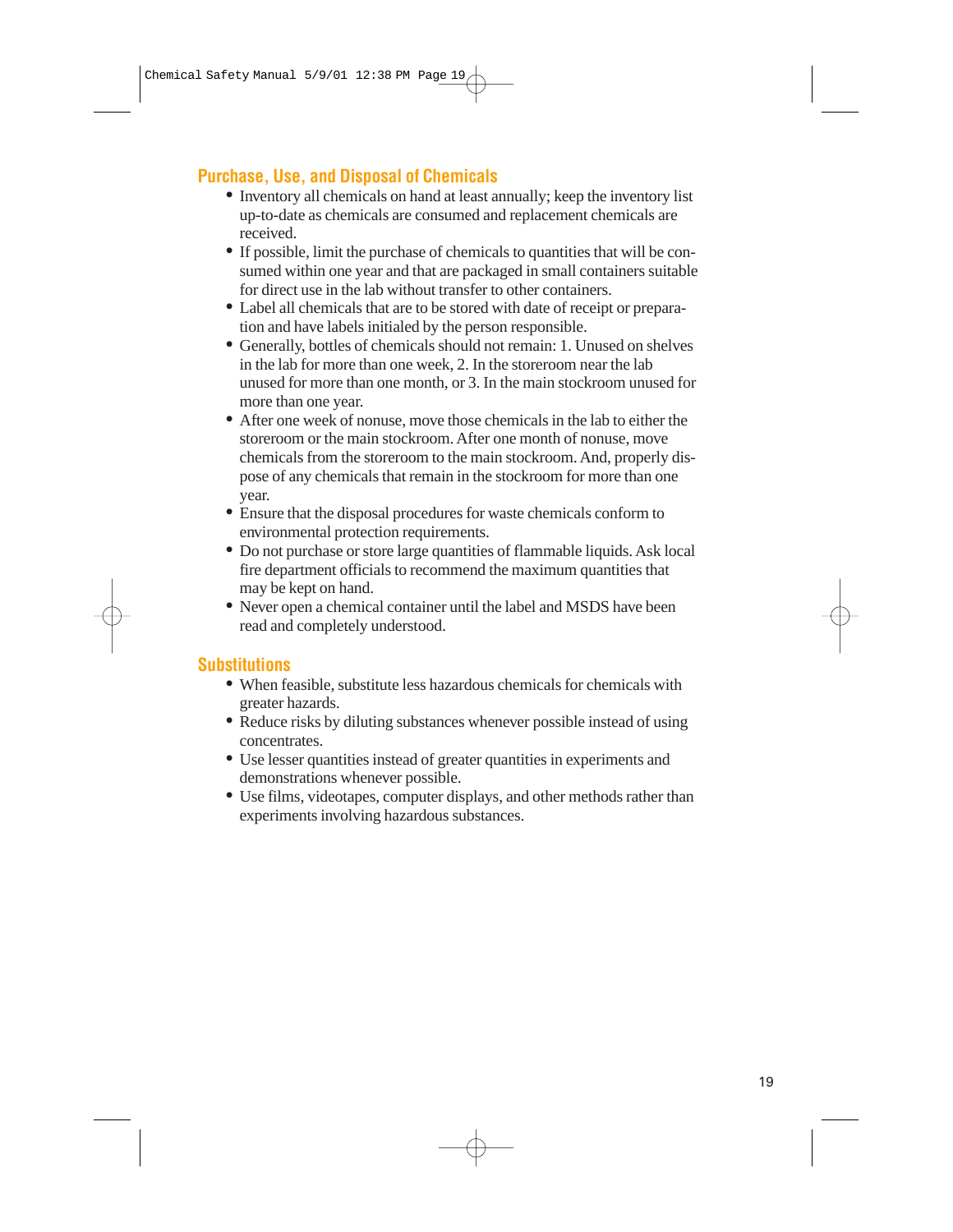**A Commentary on Safety** Mether we teach chemistry, biology, physics, general science, or other<br>science courses, we have all heard about some other teacher's serious<br>chemical accident. Sometimes, we are inclined to be content with the<br>fact that it science courses, we have all heard about some other teacher's serious fact that it did not happen to us and sort of hopefully let it go at that. **4**

On the other hand, to make that hope a little more secure for those who have not yet had a serious accident and to make it less likely that there will be another one for those who have experienced a serious accident, let us consider the four principles of chemical safety along with some of their corollaries and a few examples.

**1. The manner of use of a chemical determines the probability that harm will or will not follow.**

This first principle has a corollary:

Every chemical, without exception, is hazardous; that is, every chemical has the potential to cause harm.

For example, did you know that oxygen is poisonous if inhaled at a concentration a bit greater than its natural concentration in the air (about 21%)? Did you know that chromium and nickel compounds are suspected carcinogens? Did you know that glacial (concentrated) acetic acid, the major flavor component of vinegar, is both corrosive and flammable?

**2. If it might happen, it will happen—eventually.**

The corollary:

Only a probability of zero predicts that an event will never occur; *a low probability is a probability that is greater than zero*. A probability greater than zero, even if quite small, say 0.00000002, means that such an event is certain to happen—it just won't happen very often.

At one time or another, each of us has said, "I'll take a chance, it won't happen to me this one time." And, since we survived, it didn't happen; we beat the odds. It is easy to beat the odds when they are quite small. But remember that when we say to ourselves, "I'll take a chance and do it because it won't happen to me this one time (the probability of harm is very low)," we are really saying that the probability of harm is not zero. *Whenever the probability of an event is greater than zero, no matter how small, then it is certain that the event will occur at some time later, or perhaps sooner*. A personal example will suffice: When was the last time you did not buckle up when driving your car?

**3. Each and every person is individually and personally responsible for the safe use of chemicals.**

This corollary has the following four parts; teachers should heed all four and help their students do the same.

Use a chemical only if you have reviewed the label and MSDS; and therefore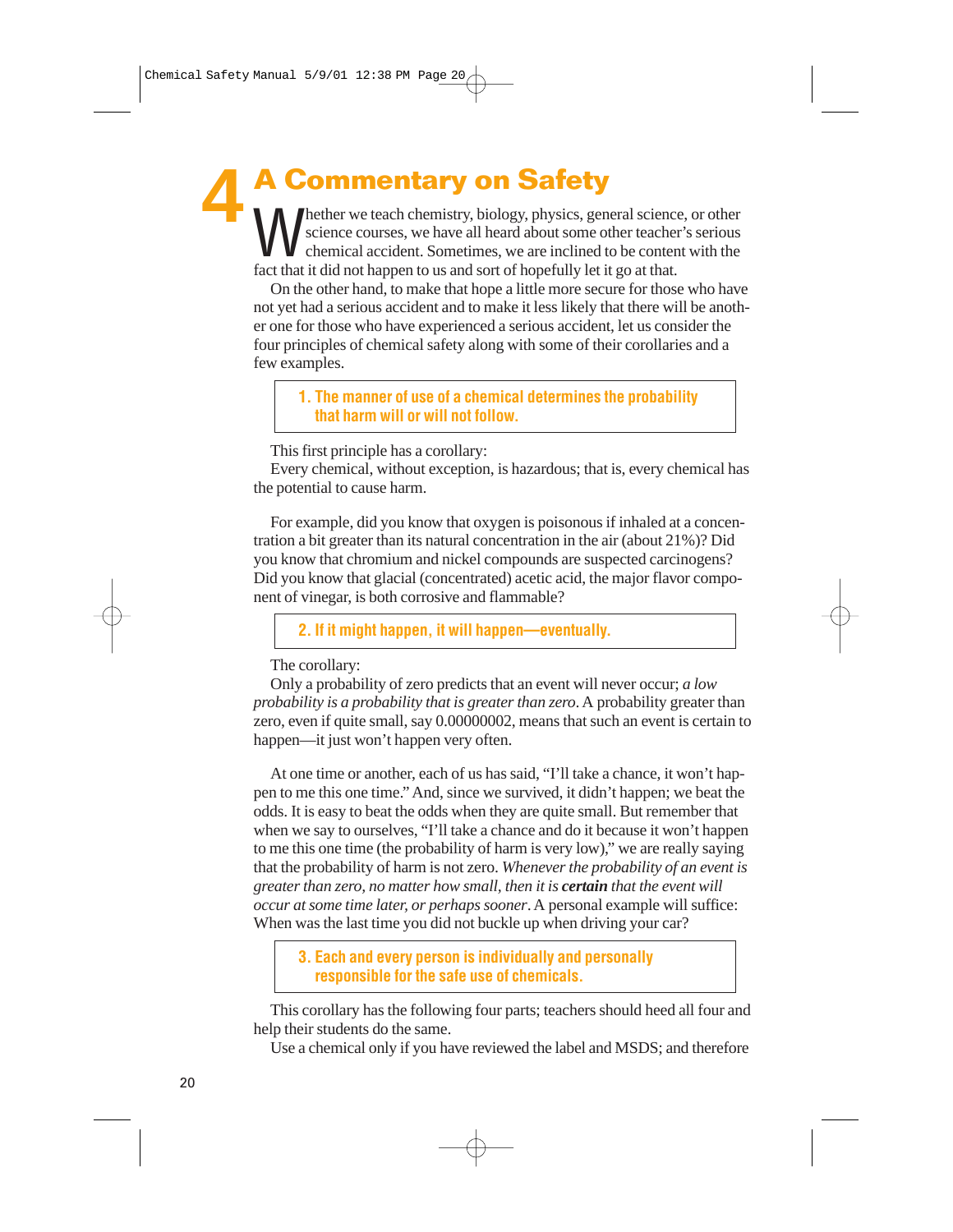- Know in advance the hazards presented by that chemical.
- Know in advance the precautions you must follow to minimize the probability of harm.
- Are able to take those precautions.
- Have prepared in advance and are able to carry out the necessary first aid and emergency measures in the event something goes wrong.

**4. Before it ever happens, every accident predicts that it will happen.**

This fourth principle is the most important; its corollary lies at the very heart of the practice of safety:

**All accidents are predicted by one or more close calls that happen first. There are no exceptions to this corollary.**

Pay attention to close calls; determine their causes. Eliminate the cause(s) of a close call, and you have stopped an accident. A few examples:

- When was the last time that you were driving your car and another driver honked his or her horn in response to the way you were driving? (According to accident statisticians, once in every 300 times a serious accident or injury is predicted as certain [95% confidence level].)
- In the middle of the lab period, a student says "Ouch!" because he or she inadvertently, but briefly, touched a piece of hot glass tubing. (For this kind of close call, accident statistics predict a probable skin burn approximately once every 30 occasions.)
- You see a student briefly remove his or her safety goggles to more conveniently read the meniscus level of liquid in a graduate cylinder. (This is another incident predicted to lead to injury 1 out of 300 times, with a probable [not certain] 95% confidence level.)
- Spilled water or other liquid on the lab bench is not cleaned up within a reasonable time. (This is a close call with a 1 in 30 approximate prediction probability of a serious accident.)

Definitions are in order here. A close call is a disruption of good order in which no person is injured and no property is seriously damaged. Examples include any of the above as well as a bottle that is out of place, a label that is partially defaced, a small fire that was quickly extinguished, or two students engaged in horseplay. Although there is no ensuing harm, a close call is never inconsequential. Always, it is instead a prophetic message, an announcement, a warning—

#### **An accident is coming, sooner or later.**

The way we defeat such a prophecy is to determine the cause or causes of the close call and take corrective steps **now**, so that at least one forthcoming accident is eliminated.

This handbook can be summarized: All accidents are preceded by at least one close call. To prevent accidents—

**Be alert to close calls and eliminate their cause or causes.**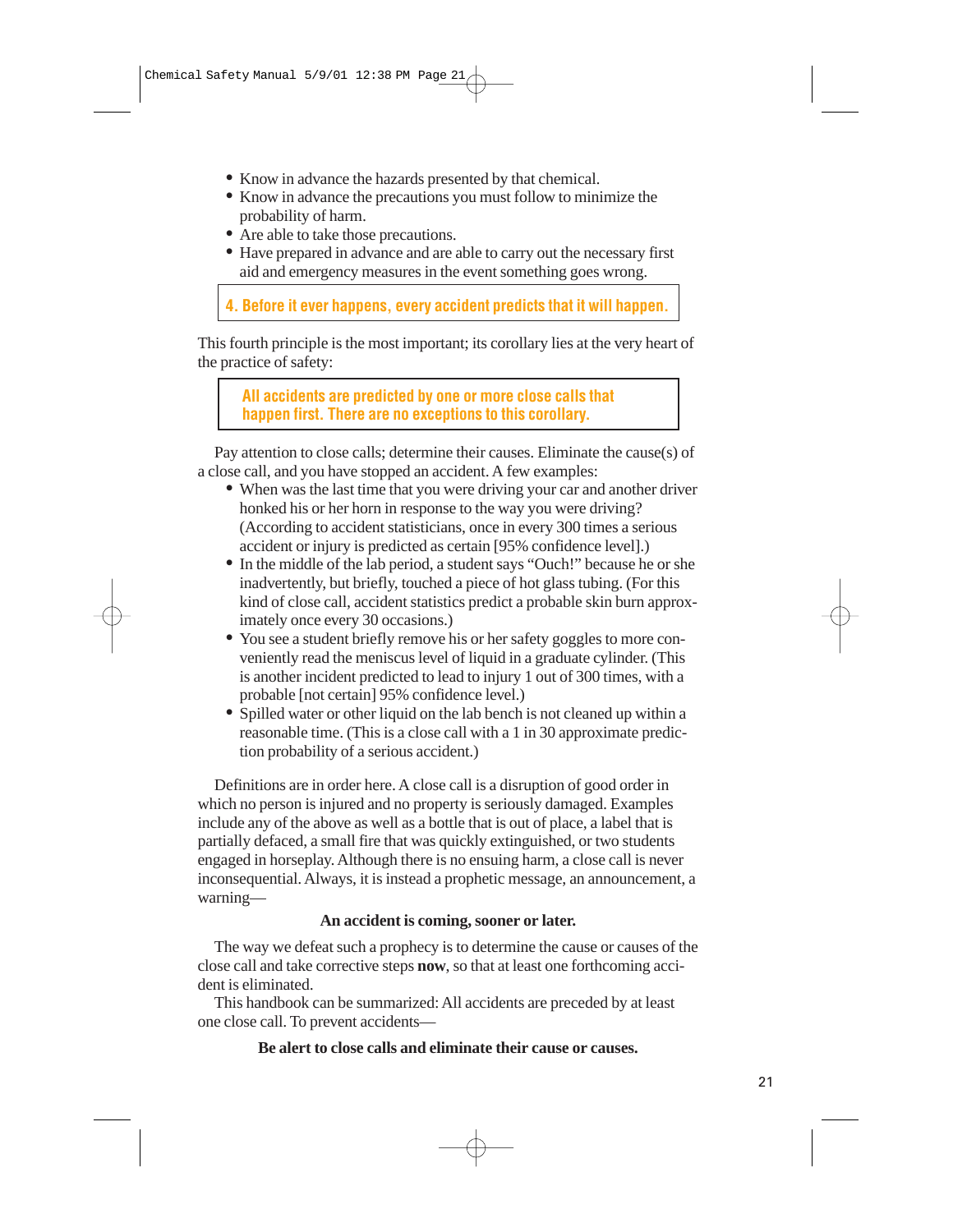#### **References**

The following publications are recommended to teachers who want to learn more about chemical use and safety.

*A Model Chemical Hygiene Plan for High Schools;* 1995; American Chemical Society, 1155 16th Street, NW, Washignton, DC 20036. Useful also for junior high schools.

*Safety in the Elementary (K–6) Science Classroom;* 1993; American Chemical Society Committee on Chemical Safety, 1155 16th Street, NW, Washington, DC 20036. Making the experimental environment safe for younger students; an eight-page summary.

*Safety in Academic Chemistry Laboratories;* 6th ed., rev. 1998; American Chemical Society Committee on Chemical Safety, 1155 16th Street, NW, Washington, DC 20036. For college and university laboratories; probably the best brief summary available. Single copies are free to teachers (at any level) on request.

*Safety Audit/Inspection Manual;* 2000; American Chemical Society Committee on Chemical Safety, 1155 16th Street, NW, Washington, DC 20036. Basic guidelines for conducting safety audits and inspections and for executing corrective actions revealed to be necessary by an audit or inspection.

*Improving Safety in the Chemical Laboratory: A Practical Guide;* 2nd ed.; Young, Jay A., Ed.; Wiley-Interscience: New York, 1991. A general and practical discussion.

*Laboratory Waste Management: A Guidebook;* Pine, Stanley H.; Phifer, R. W.; American Chemical Society Publications Department, 1155 16th Street, NW, Washington, DC 20036. A guide for the disposal of laboratory waste.

#### **Acknowledgments**

The principles and guidance set forth in this handbook have been adapted and updated from the recommendations in the following publications.

Fawcett, Howard; Young, Jay A. How "Safe" Are the Students in My Lab? *J. Chem. Educ.* **1983,** *60,* 1067–1068.

Chemical Health and Safety (entire issue). *the pHilter* **1983,** *15* (3).

*School Science Laboratories: A Guide to Some Hazardous Substances.* Consumer Products Safety Commission: Washington, DC, 1984.

Young, Jay A. Improving Safety in the Laboratory. *Journal of the New England Association of Chemistry Teachers* **1987,** *5* (1), 26–36.

Guidelines for Laboratory Safety. *Heath Chemistry Laboratory Experiments;* D. C. Heath: Lexington, MA, 1987; pp T7–T12.

Young, Jay A. Chemical Safety, Parts I and II. *The Science Teacher* March 1997, 43–45; April 1997, 40–43.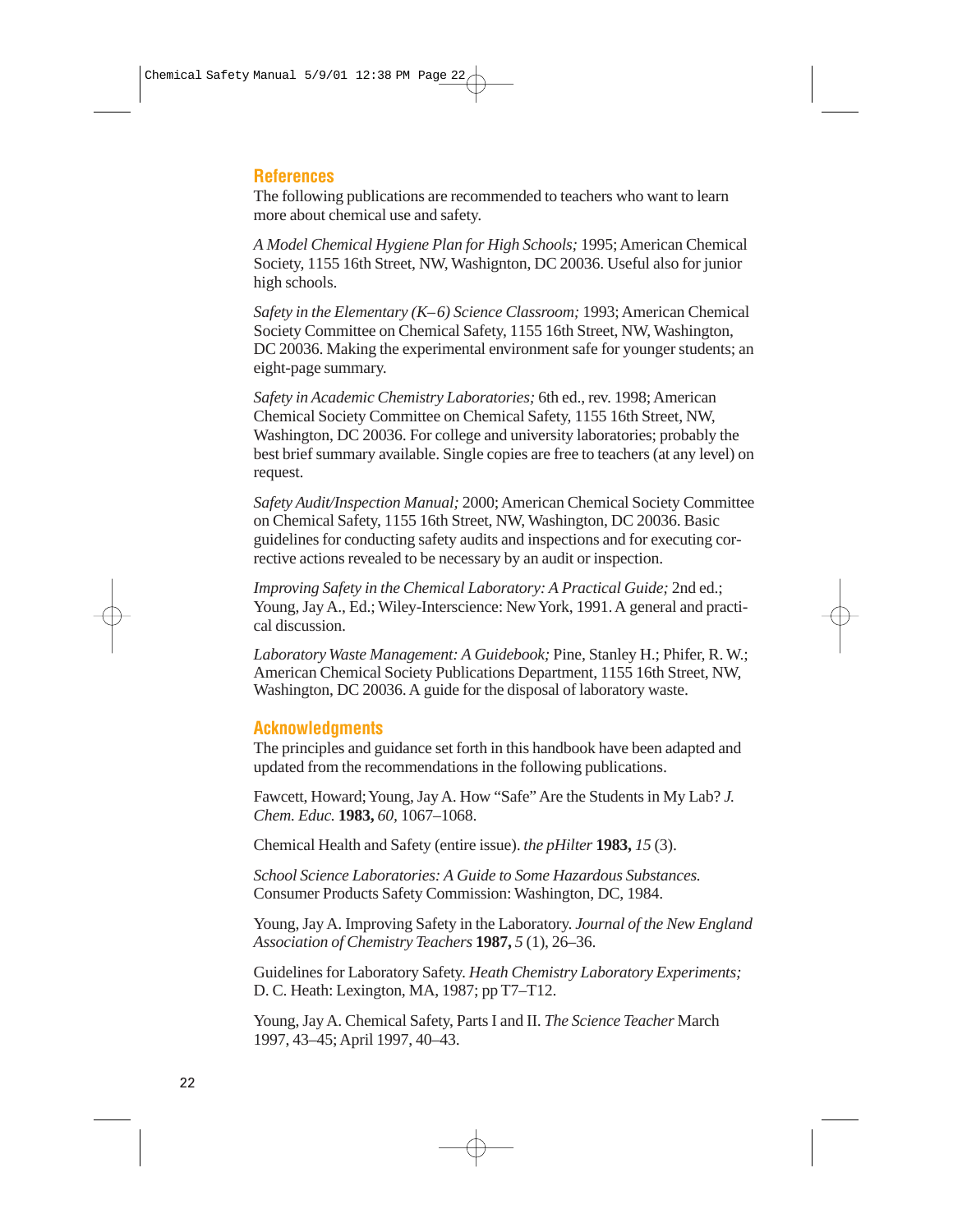#### Index

| Extremely flammable See Chemical hazards, flammability |  |  |  |  |
|--------------------------------------------------------|--|--|--|--|
|                                                        |  |  |  |  |
|                                                        |  |  |  |  |
|                                                        |  |  |  |  |
|                                                        |  |  |  |  |
|                                                        |  |  |  |  |
|                                                        |  |  |  |  |
| Hazardous chemicals                                    |  |  |  |  |
|                                                        |  |  |  |  |
|                                                        |  |  |  |  |
|                                                        |  |  |  |  |
|                                                        |  |  |  |  |
|                                                        |  |  |  |  |
|                                                        |  |  |  |  |
|                                                        |  |  |  |  |
|                                                        |  |  |  |  |
|                                                        |  |  |  |  |
|                                                        |  |  |  |  |
|                                                        |  |  |  |  |
|                                                        |  |  |  |  |
|                                                        |  |  |  |  |
|                                                        |  |  |  |  |
|                                                        |  |  |  |  |
|                                                        |  |  |  |  |
|                                                        |  |  |  |  |
|                                                        |  |  |  |  |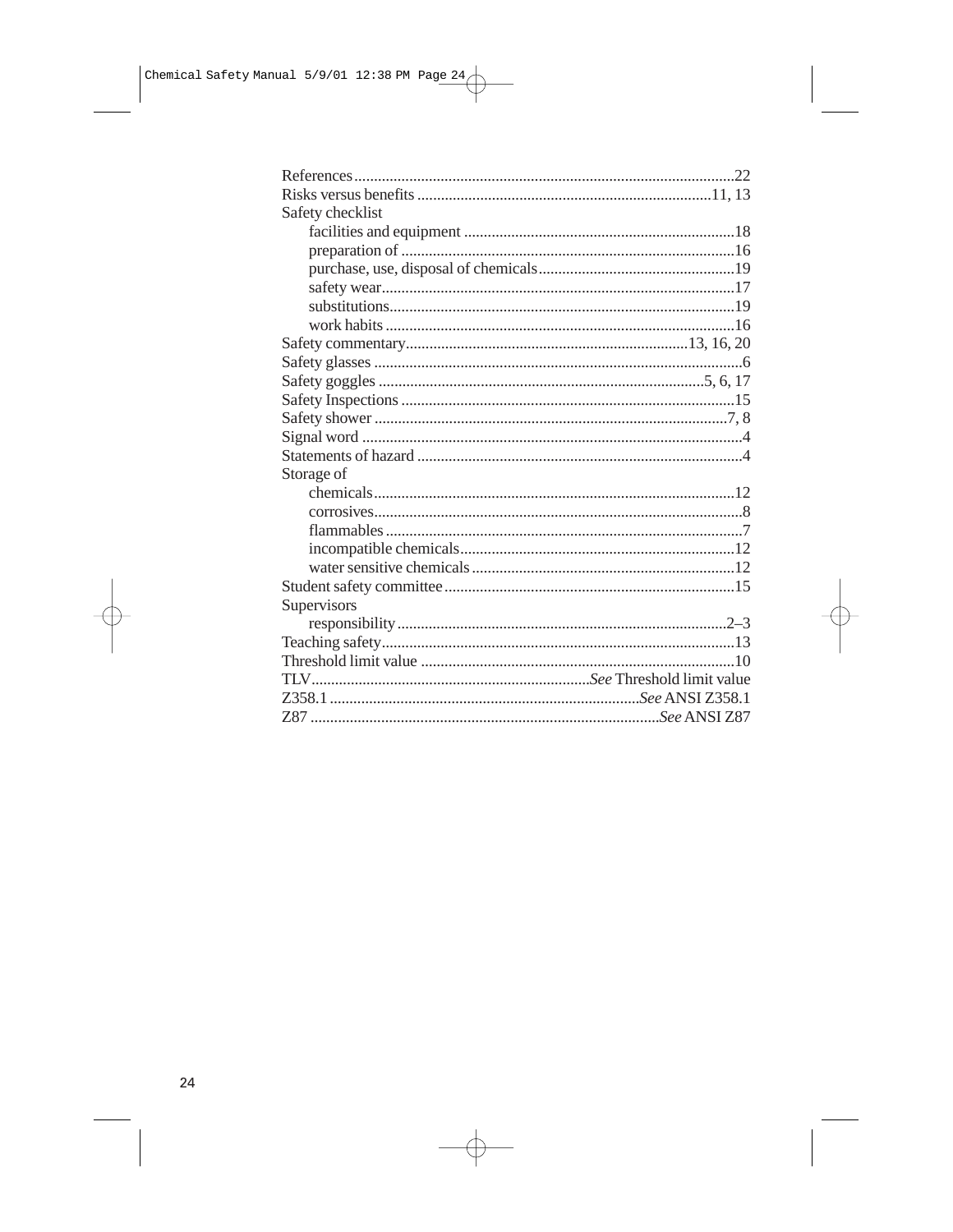#### **NOTES**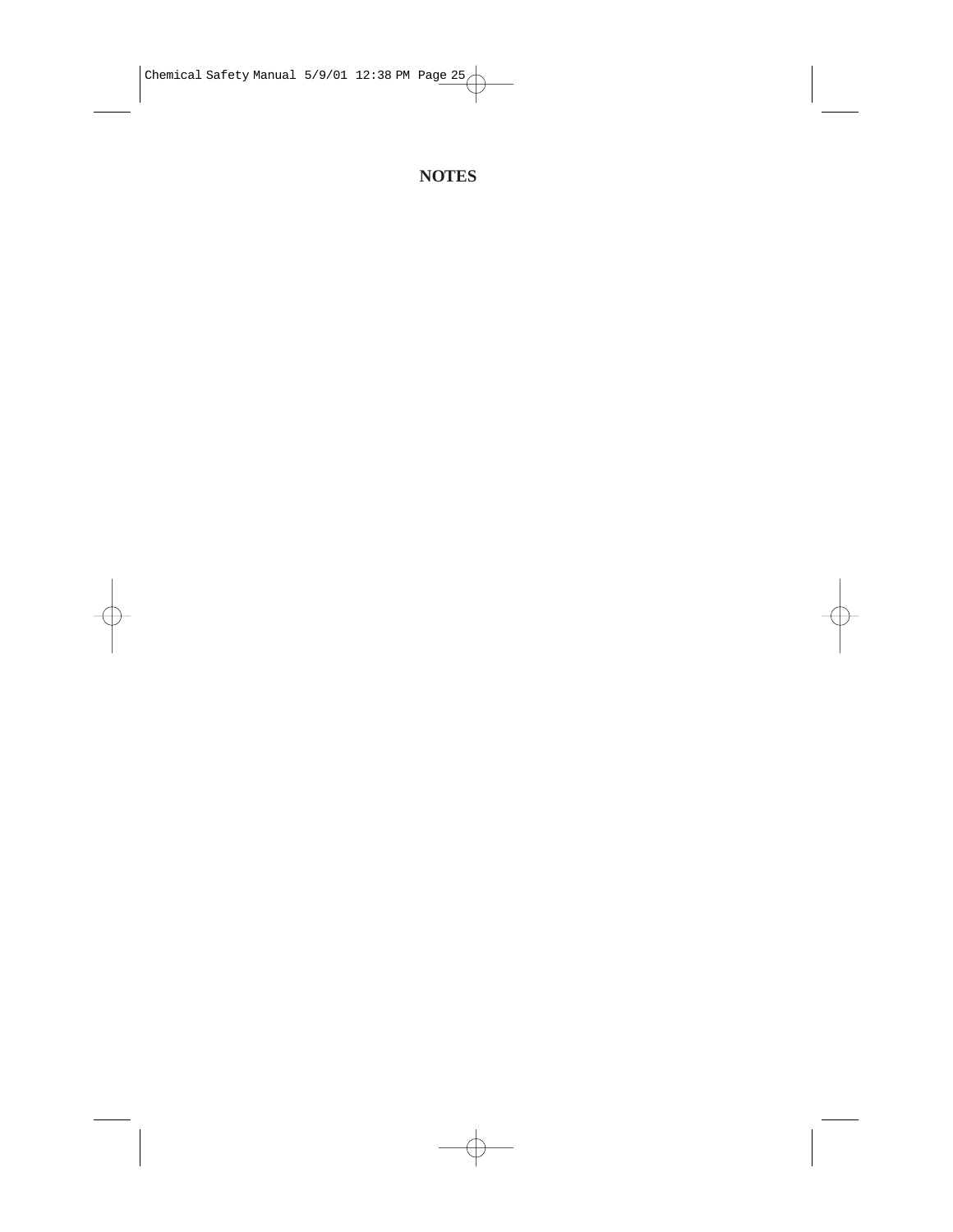#### **NOTES**